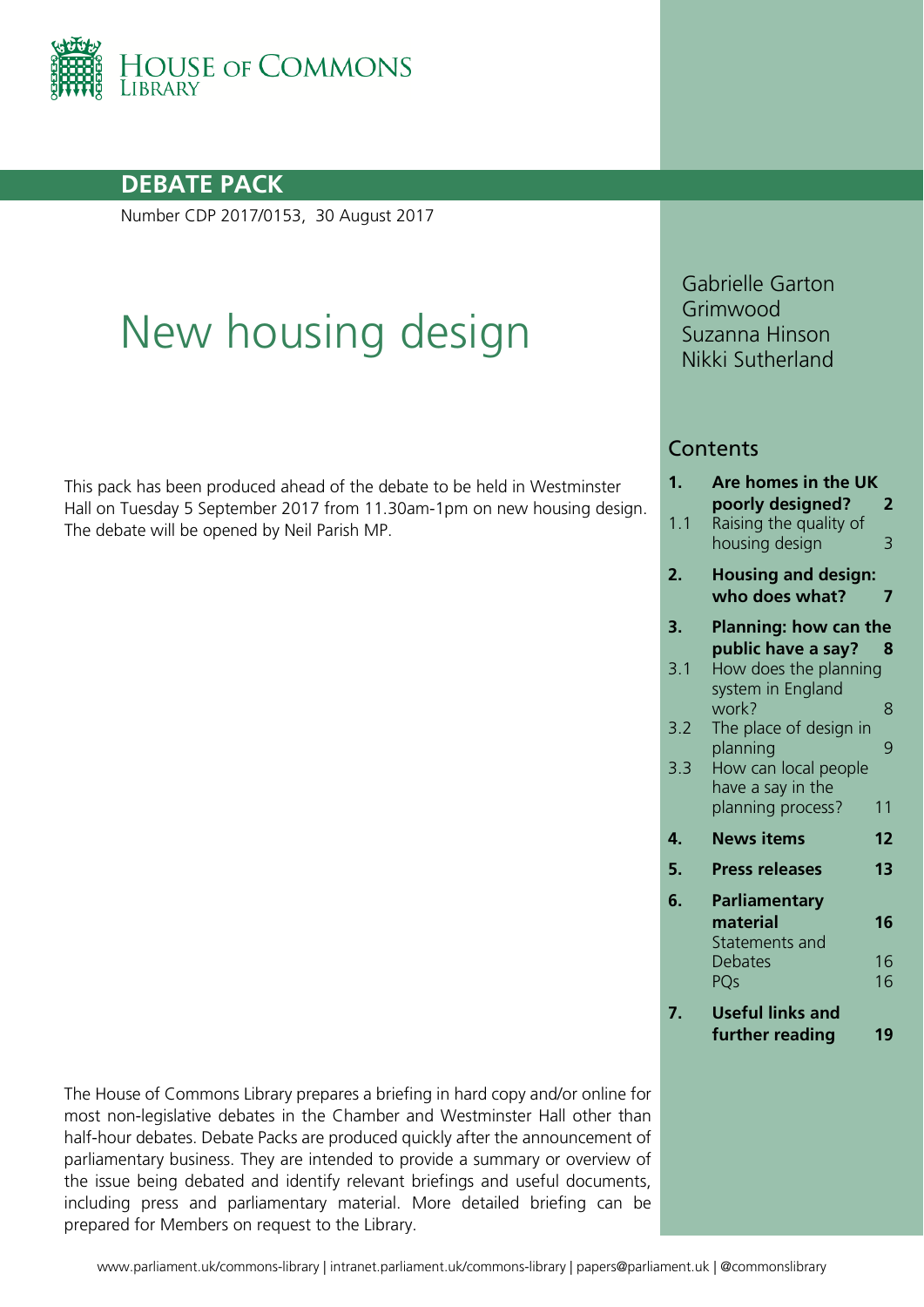# <span id="page-1-0"></span>1. Are homes in the UK poorly designed?

The Commission for Architecture and the Built Environment (CABE) the UK government's adviser on design - is now part of the Design Council. It too aims to improve the quality of design.

A report by CABE in 2011 – [The cost of poor design](http://webarchive.nationalarchives.gov.uk/20110118134605/http:/www.cabe.org.uk/files/the-cost-of-bad-design.pdf) – argued that, too often, buildings were badly built and the public had to live with a built environment that did not work, at great cost:

Too often, the people who design and construct buildings and parks don't worry about whether they will work properly or what will they cost to run. Once the project is complete, they can move on to the next job.

But the public has to live with badly built, poorly designed buildings and spaces; and taxpayers often have to foot the bill for putting them right again.

This short-term thinking is costing us millions of pounds every year. So what can be done to change the way we invest in our built environment, to make sure we pay more attention to the long-term value and benefits of well-designed buildings?[1](#page-1-1)

The report argued that poor design could increase costs – either in eventual rebuilding or in the knock-on effects of crime and disorder – and highlighted two instances of poor and costly design:

Two examples illustrate the potential costs. A 1970s housing estate at Holly Street in Dalston, east London, was so badly designed that it had to be demolished and rebuilt only 20 years into its intended 60-year design life, at a cost of £92 million. Meanwhile, George's Park in Lozells, Birmingham was laid out in the 1970s in a design that encouraged crime and anti-social behaviour and made it into a place actively avoided by local residents. It was redeveloped at a cost of £1.2 million.[2](#page-1-2)

The Future Homes Commission's report in 2012 – *Building the homes* [and communities Britain needs](https://communities.rics.org/connect.ti/resipg/view?objectId=8224645) - argued that Britain needed a "revolution in the scale, quality and funding of home building" if it was to meet the housing needs of a growing and changing population. In doing do, it would also need to improve quality of life for new and existing communities. The Commission also argued that better design was essential to making new-build homes more appealing to buyers (which, they had found, they often were not):

The design of our homes contributes to the happiness of our lives, the success of our relationships and the education of our children, yet it is rarely discussed. Meeting the country's housing demand is not simply a question of financing and building a particular number of units, it is providing homes which fulfil the varied and changing needs of individuals and families.[3](#page-1-3)

The quality of buildings and the built environment in the UK has attracted comment – some of it critical – for a long time.

<sup>&</sup>lt;sup>1</sup> CABE, *[The cost of poor design](http://webarchive.nationalarchives.gov.uk/20110118134605/http:/www.cabe.org.uk/files/the-cost-of-bad-design.pdf#page=5)*, 2011: page 3

<span id="page-1-2"></span><span id="page-1-1"></span> $2$  As above:  $page 7$ 

<span id="page-1-3"></span><sup>&</sup>lt;sup>3</sup> Future Homes Commission, *[Building the Homes and communities Britain needs](https://communities.rics.org/connect.ti/resipg/view?objectId=8224645)*, 2012: page 30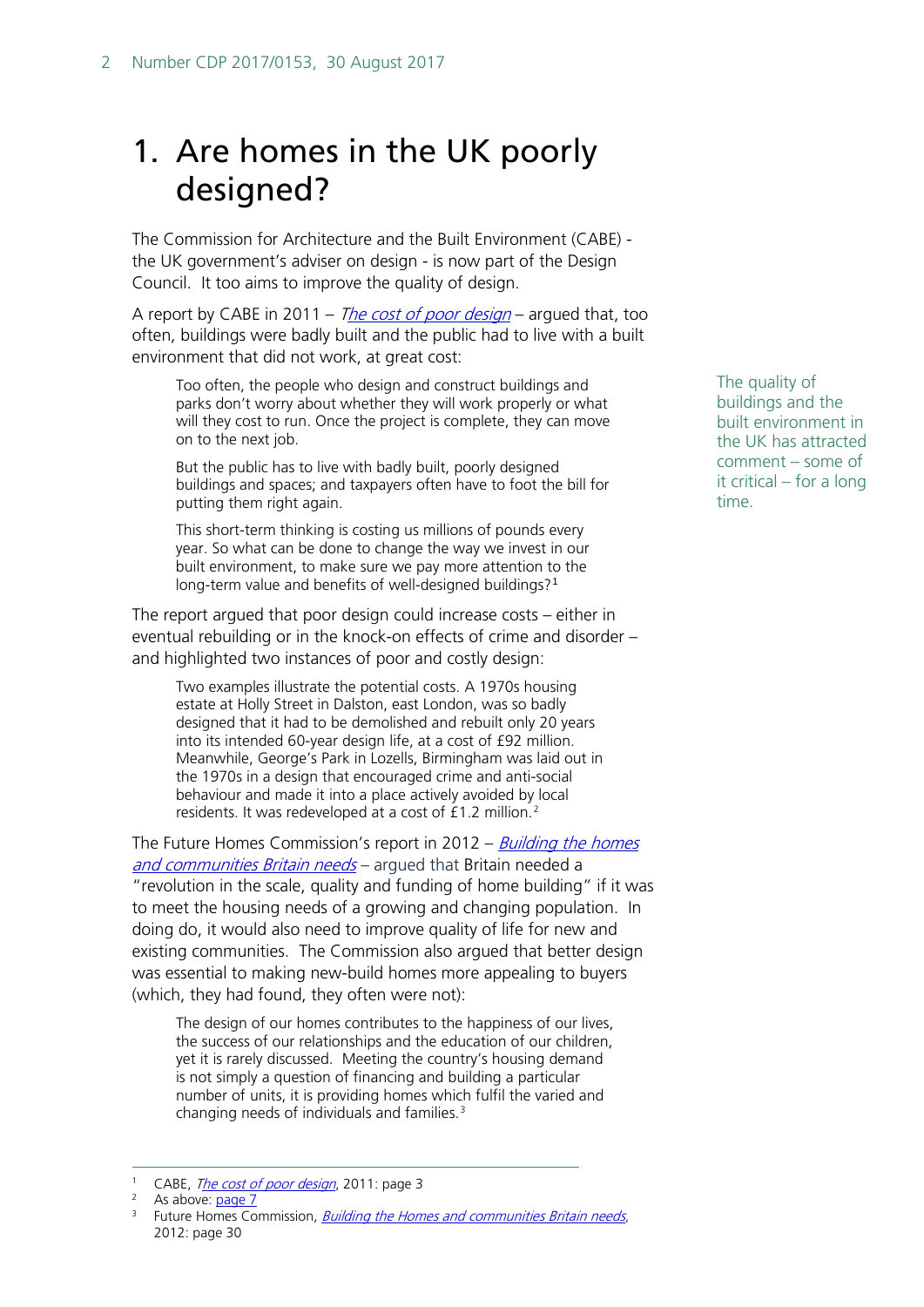The construction industry needed (the Foundation argued) to listen to consumers.

The criminologist and filmmaker Roger Graef, a member of the Commission, described why buyers often found new build homes unappealing:

Not enough space in the rooms. Not enough storage. Not enough natural light. And not enough flexible spaces for communal and private living or changes in the household over time. In other words, they don't think new homes are built for the needs of modern families in the ways that Victorian and Edwardian houses were.<sup>[4](#page-2-1)</sup>

In similar vein, an [article in the](http://www.telegraph.co.uk/men/thinking-man/11092924/Why-is-Britain-so-terrible-at-domestic-architecture.html) Telegraph in 2014 argued that, as a nation, we are better at designing and building office buildings than we are homes and that much of the mass housing built in the last 50 years was poorly designed:

If you look at our big new buildings, as a country we do OK. You may not love the Gherkin and the Cheesegrater or the **[Walkie](http://www.telegraph.co.uk/news/newstopics/howaboutthat/10280619/Glare-from-Walkie-Talkie-skyscraper-damaged-vehicles.html)  [Talkie](http://www.telegraph.co.uk/news/newstopics/howaboutthat/10280619/Glare-from-Walkie-Talkie-skyscraper-damaged-vehicles.html)**, but they're high quality buildings which have clearly been through a proper design process. However, while we pass muster when it comes to putting up buildings for people to work in, we are truly appalling at constructing decent buildings for people to live in.

This is weird when you think about it. London was the world's first megacity. Britain urbanised before any other country and we came up with a fantastic innovation to deal with this: terraced housing. The Georgian and Victorian terraces in our cities are a modest wonder of the world. They range from the palaces around Regent's Park to the handsome Georgian rows of Islington to the workers' cottages near Waterloo and are some of the very best high-density housing there is. However, mass urban housing is a bit like football. We may have invented it, and we often hark back to how good we used to be at it. But almost every other country in Europe is now better at it than we are. $5$ 

## <span id="page-2-0"></span>1.1 Raising the quality of housing design Design Council/Commission for Architecture and the Built Environment

[Design Council CABE](http://www.designcouncil.org.uk/our-services/built-environment-cabe) provides various services to local authorities, developers and architects:

Our skilled, professional team works with our nationwide, crosssector network of **Built Environment Experts** to offer support to local authorities, developers and architects. This is delivered through our Cities Programme, a comprehensive design service for cities and local authorities which brings together local knowledge and world-class expertise through Design Advice Panels to help in delivering sustainable places where people want to live and work.

Other bodies also work with government to encourage better housing design

<span id="page-2-1"></span>Roger Graef, ["The British don't want to live in new-build homes. No wonder"](https://www.theguardian.com/commentisfree/2012/oct/26/new-build-homes-british), Guardian online, 26 October 2012

<span id="page-2-2"></span><sup>&</sup>lt;sup>5</sup> ["Why is Britain so terrible at domestic architecture?"](http://www.telegraph.co.uk/men/thinking-man/11092924/Why-is-Britain-so-terrible-at-domestic-architecture.html), Telegraph online, 15 September 2014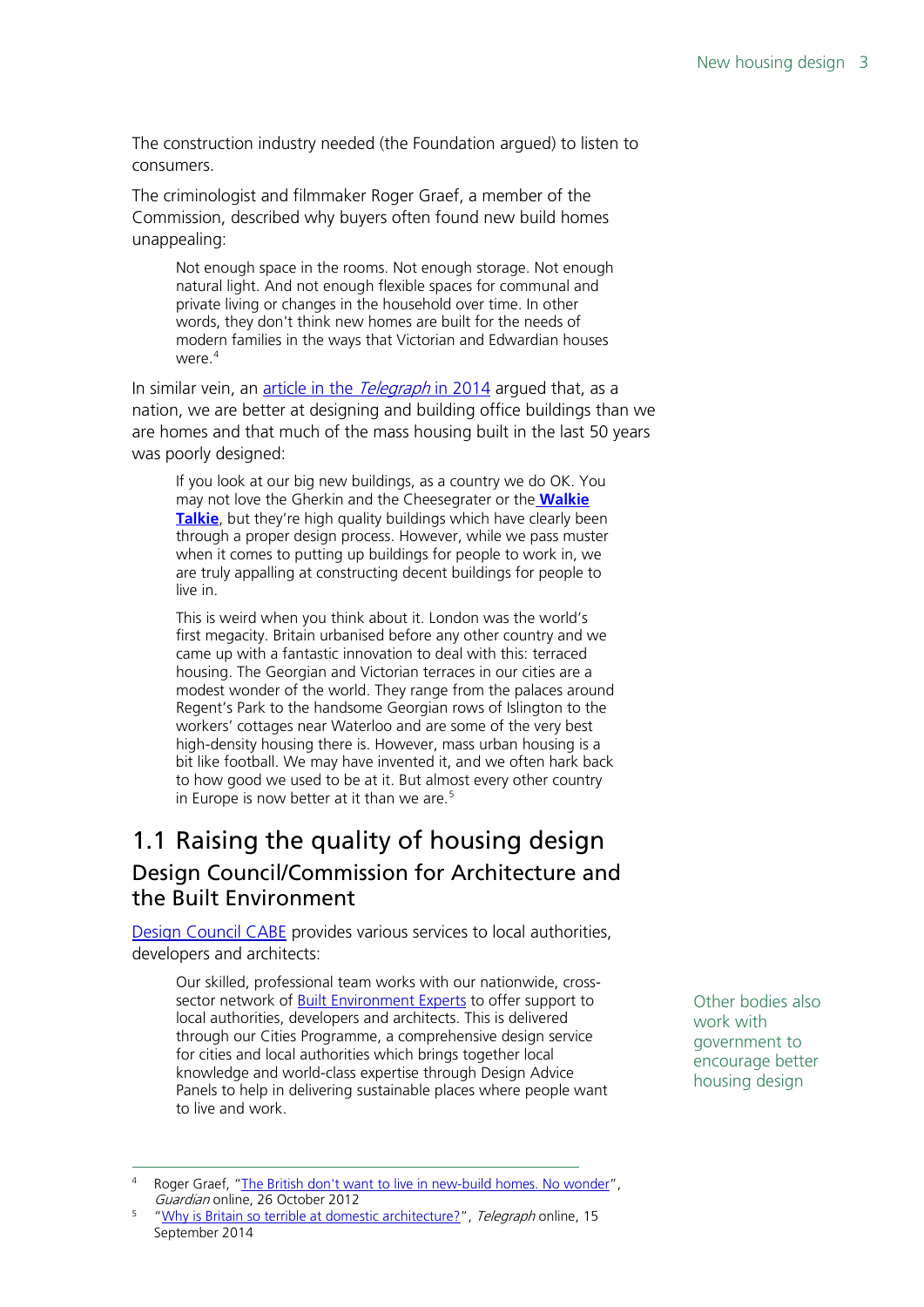Our expertise ranges from housing and office developments to nationally significant infrastructure projects and neighbourhood planning support, landscape design, healthcare, procurement, public space strategy and sustainable urban design.<sup>[6](#page-3-0)</sup>

In a booklet published in 2010 - Simpler and better: Housing design in everyone['s interest](http://www.designcouncil.org.uk/sites/default/files/asset/document/simpler-and-better_2.pdf) - CABE tackled the question of whether (as had sometimes been suggested) good design was an unaffordable luxury. CABE argued that good design could often be achieved without significantly adding to cost:

CABE has commissioned the redesign of a number of recent housing estate layouts judged to be poor under Building for Life. We found that you can greatly – and very quickly – improve designs without, for example, compromising on the use of standard house types. In some cases it has even been possible to fit more homes on sites in better configurations. This suggests that sites can become better quality places without significant additional cost, delivering more product, more efficiently and/or more profitably, through the application of good design.<sup>[7](#page-3-1)</sup>

Likewise, another [report from CABE](http://www.designcouncil.org.uk/sites/default/files/asset/document/improving-the-design-of-new-housing.pdf) in 2010 highlighted some of the advantages of good design in improving social well-being, quality of life and a community's sense of pride in their neighbourhood; in improving public health and increasing property values and reducing crime.<sup>[8](#page-3-2)</sup> At that time, though (CABE argued) the picture was mixed. There was some good news about initiatives to improve design and some bad – progress was not swift enough:

The good news is that the housing industry can and does produce good quality housing, and there has been real progress in recent years: more developers recognise the value of better design quality, and are taking measures to achieve it. Many local councils are also better equipped to help create better quality homes and new neighbourhoods for local residents.

We know that good design matters to people, and that it can add to the social and economic value of housing. There are objective and measurable criteria for good design, based on evidence and centuries of learning. Design quality itself is fundamental to how places work: road layouts that prioritise pedestrians; public spaces that are safe and attractive; and buildings at an appropriate scale and density to support local services.

[…]

But the bad news is that housing quality is not getting better quickly enough. CABE's housing audits revealed that almost one in three homes (29 per cent) were so poor that they should not have been given planning permission. It uncovered family housing with no play areas, windows looking out on blank walls, and broad expanses of tarmac. Only one in five schemes were rated as 'good' or 'very good', revealing a disappointing picture of housing quality, and demonstrating that many consumers still get a raw deal when it comes to new homes and neighbourhoods.<sup>[9](#page-3-3)</sup>

<span id="page-3-0"></span>Design Council CABE, *[Built environment and CABE](http://www.designcouncil.org.uk/our-services/built-environment-cabe)* (accessed 3 August 2017)

<span id="page-3-2"></span><span id="page-3-1"></span><sup>7</sup> CABE, [Simpler and better: Housing design in everyone's interest,](http://www.designcouncil.org.uk/sites/default/files/asset/document/simpler-and-better_2.pdf) 2010: page 10

CABE, [Improving the design of new housing: What role for standards?](http://www.designcouncil.org.uk/sites/default/files/asset/document/improving-the-design-of-new-housing.pdf#page=3), August 2010: page 1<br>As above

<span id="page-3-3"></span>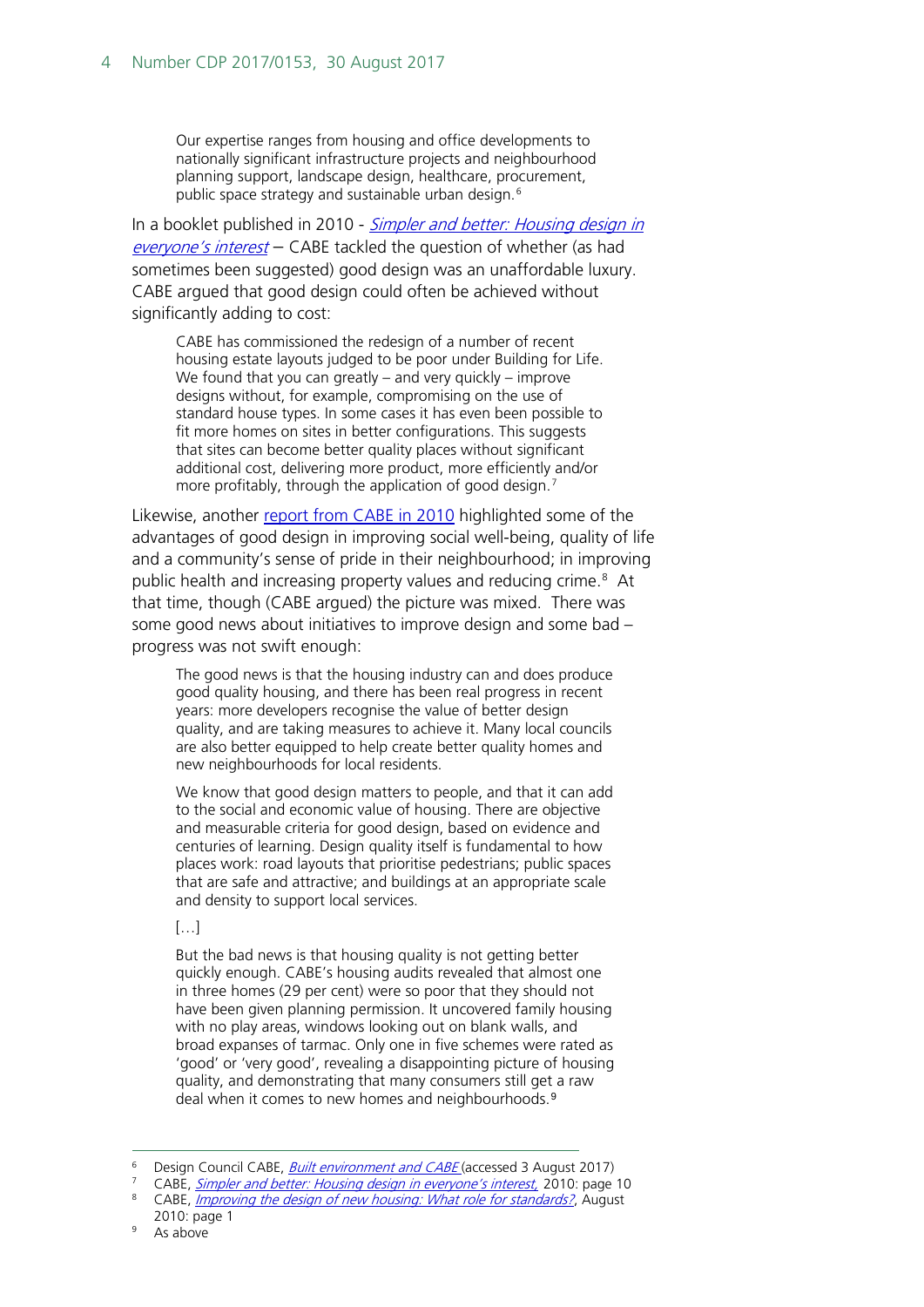## Royal Town Planning Institute

In 2016 the Royal Town Planning Institute (RTPI) highlighted how the quality of neighbourhoods and access to amenities was linked to inequality and social deprivation. The RTPI's report - *Poverty, Place and* Inequality - [Why places-based approaches are key to tackling poverty](http://www.rtpi.org.uk/media/1811222/poverty_place_and_inequality.pdf)  [and inequality](http://www.rtpi.org.uk/media/1811222/poverty_place_and_inequality.pdf) - examined the relationship between poverty, planning and estate regeneration. It highlighted the part that good design could play:

Well-designed housing and public realm is the key to persuading residents and other stakeholders that estate regeneration is worthwhile.<sup>[10](#page-4-0)</sup>

## Built for Life quality mark

The [Built for Life quality mark c](http://www.builtforlifehomes.org/go/about)omprises 12 standards. As its website explains, Built for Life approval aims to increase homebuyer confidence:

Built for Life approval is designed to give the homebuyer confidence that important design elements have been checked during the planning process. These include details such as adequate car parking, safe street design and access to amenities. Developments that are Built for Life today have the greatest chance of being the places estate agents will be proud to show buyers around in 5 to 10 years' time.<sup>[11](#page-4-1)</sup>

## Design and quality standards for affordable housing

On the gov.uk website, the Homes and Community Agency provides an [A to Z of design and sustainability.](https://www.gov.uk/topic/housing/design-and-sustainability)

Its [design and quality standards guidance](https://www.gov.uk/government/uploads/system/uploads/attachment_data/file/313392/design_quality_standards.pdf) sets out the standards that affordable housing providers must meet, to receive funding from the agency. Its prime expectation is that affordable housing providers should produce housing that is well-designed and good quality.<sup>[12](#page-4-2)</sup>

## Housing design awards

The [Housing Design Awards 2017](http://hdawards.org/) were launched in February this year. The awards were launched in 1948 – in the same Parliamentary sitting as the NHS – to reward better municipal rebuilding after the Second World War. In 19670, Harold Macmillan opened them up to market sale homes.

This year, there were awards for best private rented sector development, best design for the ageing population, best family-friendly design, best affordable housing development, the Defra award for best rural development and best design in London. Defra minister, Lord [Gardiner of Kimble, was quoted as saying](https://www.architectsjournal.co.uk/news/housing-design-awards-2017-open-for-entries/10017074.article) that the award for best rural scheme was an acknowledgement of well-designed homes' contribution to their surroundings:

There are several competitions to recognise good (and bad) housing design

<span id="page-4-0"></span><sup>&</sup>lt;sup>10</sup> RTPI, *Poverty, Place and Inequality - Why places-based approaches are key to* [tackling poverty and inequality](http://www.rtpi.org.uk/media/1811222/poverty_place_and_inequality.pdf#page=27) page 26

<sup>&</sup>lt;sup>11</sup> Building for Life, *[How to use built](http://www.builtforlifehomes.org/go/about) for life* (accessed 3 August 2017)

<span id="page-4-2"></span><span id="page-4-1"></span><sup>&</sup>lt;sup>12</sup> Housing Corporation, *[Design and quality standards](https://www.gov.uk/government/uploads/system/uploads/attachment_data/file/313392/design_quality_standards.pdf#page=6)*, April 2007: page 4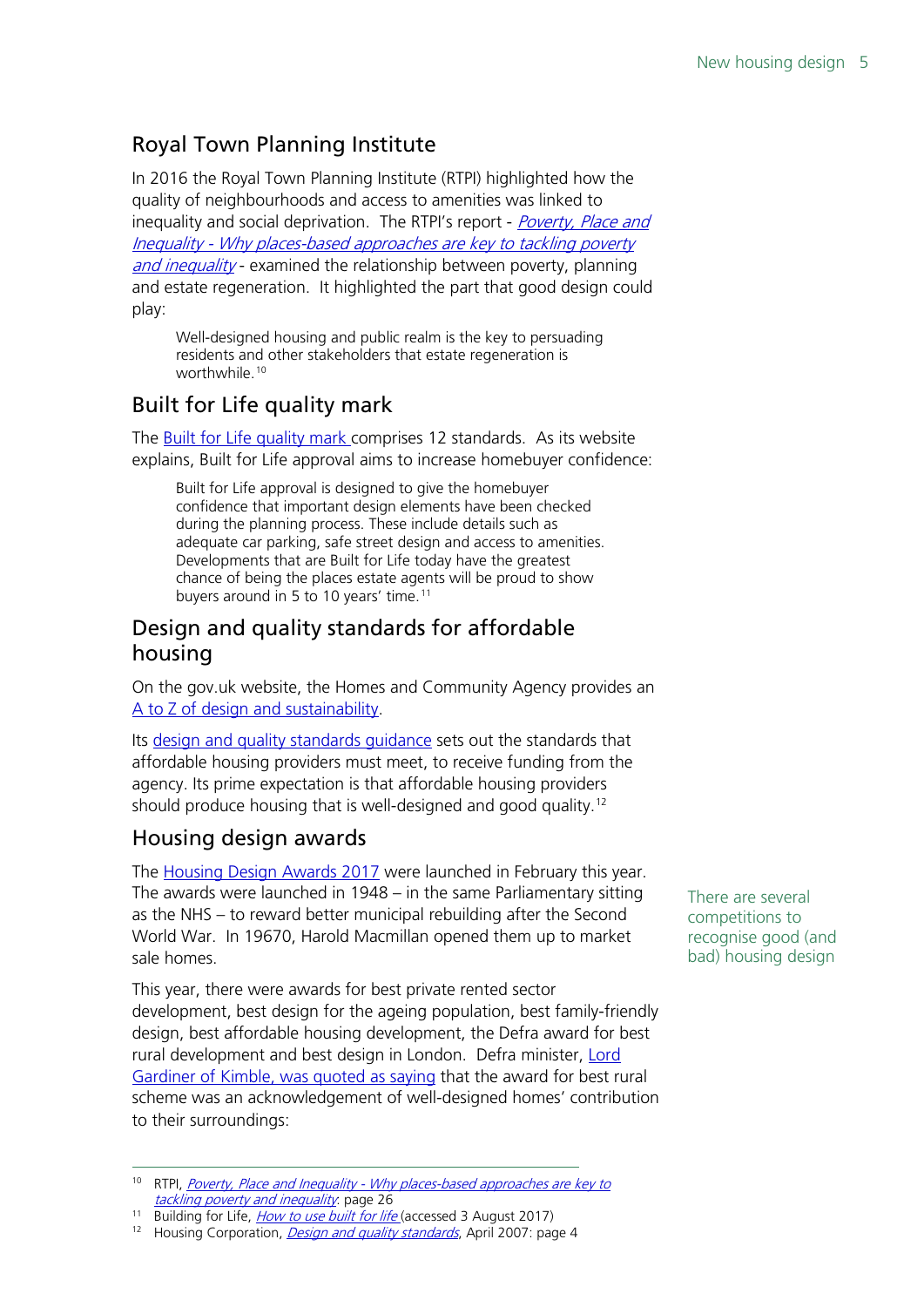The Housing Design Awards celebrate high-quality development taking place around the country. By promoting the category of best rural scheme, I want to celebrate the positive contribution to rural communities by having well-designed new homes, in harmony with their surroundings.<sup>[13](#page-5-0)</sup>

The overall winner was **New Ground Co-housing** in Barnet, London  $-$  a third age co-housing project where 21 of the 25 homes look out onto a communal garden.

Building Design online awards the Carbuncle Cup for the ugliest building built in the previous year – a riposte to the [RIBA's Stirling Prize.](https://www.architecture.com/ribastirlingprize) The Cup takes its name from HRH The Prince of Wales' speech in 1984, in which he likened the National Gallery in Trafalgar Square's extension to "a monstrous carbuncle on the face of a much-loved and elegant friend". [14](#page-5-1)

The [call for entries for the 2017 Carbuncle Cup](http://www.bdonline.co.uk/carbuncle-cup-2017-call-for-entries/5088323.article) went out in June this year. The shortlist will be announced at the end of August 2017. [15](#page-5-2)

## **Awards around the UK**

- The Royal Institute of British Architects (RIBA) runs several awards [and competitions,](https://www.architecture.com/awards-and-competitions-landing-page) including regional competitions. The long list [for 2017 house of the year](https://www.architecture.com/awards-and-competitions-landing-page/awards/riba-house-of-the-year) has been announced; the shortlist and winner will be announced by the presenter of TV's *Grand Designs*, Kevin McCloud, later this year.
- In Wales, the [Royal Society of Architects in Wales](https://www.architecture.com/my-local-riba/rsaw) (Part of RIBA) runs the Welsh Architecture Awards and also supports the National Eisteddfod of Wales with the delivery of the Eisteddfod Architecture Medal.
- In Northern Ireland, the [Royal Society of Ulster Architects \(RSUA\)](http://www.rsua.org.uk/awards.aspx)  [Awards](http://www.rsua.org.uk/awards.aspx) have, since 1998, been raising awareness of architecture and helping to raise standards.
- Housing design in Scotland is recognised by the [Saltire Society](http://www.saltiresociety.org.uk/awards/architecture/Common/Master%20Pages/favicon.ico)  [Housing Design Awards.](http://www.saltiresociety.org.uk/awards/architecture/Common/Master%20Pages/favicon.ico)

<span id="page-5-0"></span><sup>&</sup>lt;sup>13</sup> ["Housing design awards open for entries"](https://www.architectsjournal.co.uk/news/housing-design-awards-2017-open-for-entries/10017074.article), Architects Journal, 3 February 2017

<span id="page-5-1"></span><sup>&</sup>lt;sup>14</sup> A speech by HRH The Prince of Wales at the 150th anniversary of the Royal Institute [of British Architects \(RIBA\), Royal Gala Evening at Hampton Court Palace,](https://www.princeofwales.gov.uk/media/speeches/speech-hrh-the-prince-of-wales-the-150th-anniversary-of-the-royal-institute-of) 30 May 1984

<span id="page-5-2"></span><sup>&</sup>lt;sup>15</sup> ["Carbuncle Cup 2017: Call for entries"](http://www.bdonline.co.uk/carbuncle-cup-2017-call-for-entries/5088323.article), *Building Design online*, 21 June 2017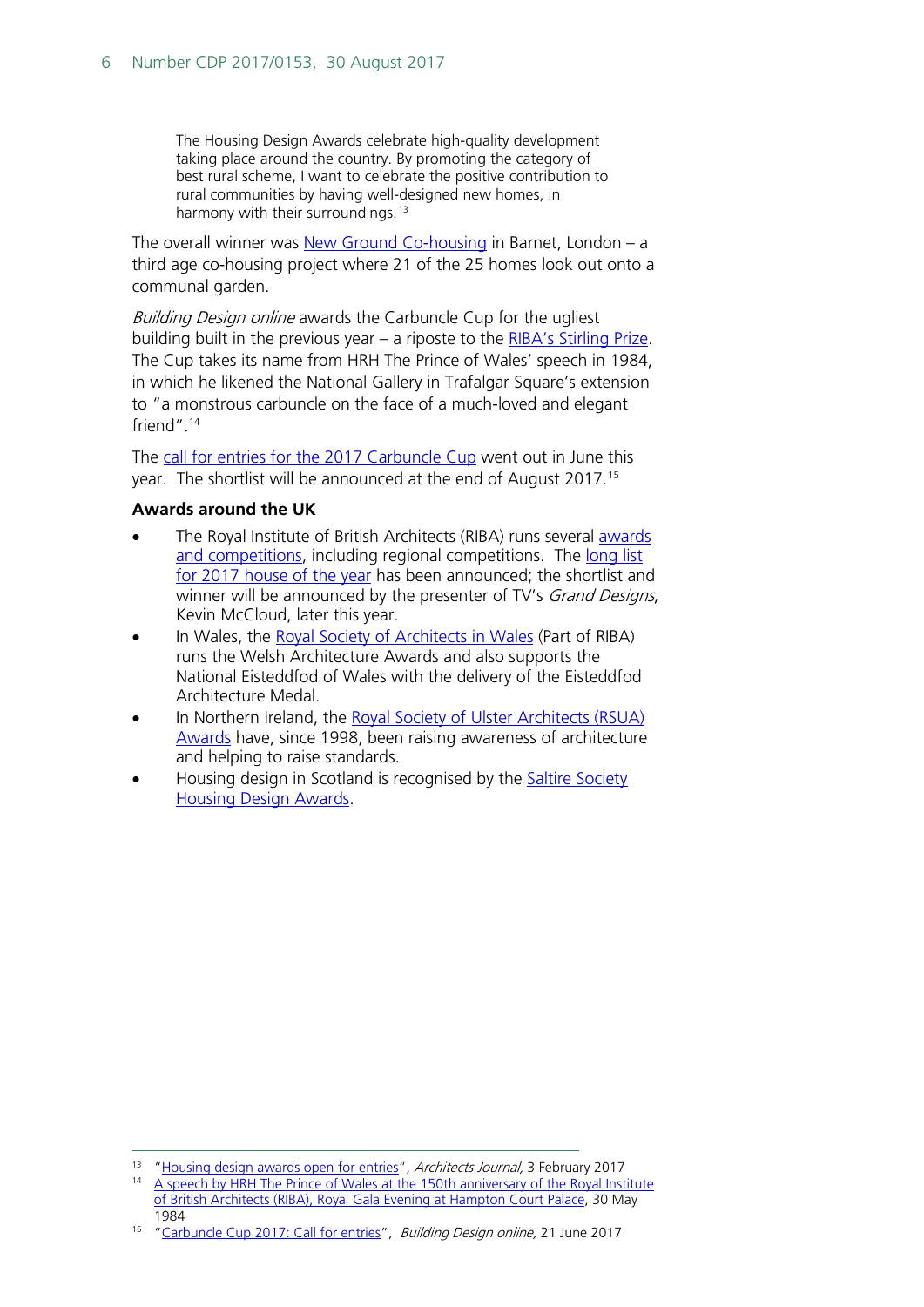# <span id="page-6-0"></span>2. Housing and design: who does what?

The Government's [Planning Practice Guidance](http://planningguidance.planningportal.gov.uk/blog/guidance/design/how-should-buildings-and-the-spaces-between-them-be-considered/) (PPG) offers top level policy on layout and design of new housing estates. Within the PPG there are also [optional technical standards,](http://planningguidance.planningportal.gov.uk/blog/guidance/housing-optional-technical-standards/) which local planning authorities can choose whether or not to adopt as local plan policies.

Local planning authorities will need to gather evidence to determine whether there is a need for these additional standards in their area, and justify setting appropriate policies. These standards are:

- [accessibility and wheelchair housing standards](http://planningguidance.planningportal.gov.uk/blog/guidance/housing-optional-technical-standards/accessibility-and-wheelchair-housing-standards/)
- [water efficiency standards;](http://planningguidance.planningportal.gov.uk/blog/guidance/housing-optional-technical-standards/water-efficiency-standards/) and
- [internal space standards](http://planningguidance.planningportal.gov.uk/blog/guidance/housing-optional-technical-standards/internal-space-standards/) (which includes the nationally described space standard, which sets out requirements for the Gross Internal (floor) Area of new dwellings at a defined level of occupancy as well as floor areas and dimensions for key parts of the home, notably bedrooms, storage and floor to ceiling height.)

Beyond these optional technical standards, it is up to local planning authorities to decide for themselves to impose any further design or technical requirements on new housing estates. This could be done in the relevant local plan for the area or in a supplementary planning document. In some circumstances design or technical details could also be made a planning condition attached to any planning approval given for a development. This is often the case, for example, with housing developments in protected areas such as conservation areas and areas of outstanding natural beauty. As with the optional technical standards, local authorities need to be able to justify the need for more rigorous standards[.16](#page-6-1)

Developers must ensure that they meet the standards provided in the Building Regulations (set by the Government), and the associated [approved documents](http://www.planningportal.gov.uk/buildingregulations/approveddocuments/) which cover issues such as structural and fire safety, water, sanitation, access and use of buildings.

In the absence of prescribed technical standards, it is up to developers to put forward design proposals at the planning application stage, which will then be scrutinised by the local planning authority when determining the planning application.

<span id="page-6-1"></span><sup>&</sup>lt;sup>16</sup> See, for example, the Southampton City Council, *Parking Standards Supplementary* [Planning Document](https://www.southampton.gov.uk/planning/planning-policy/supplementary-planning/parking-standards-spd.aspx) which sets out and recommendations regarding the amount and design of vehicle and cycle parking at new developments.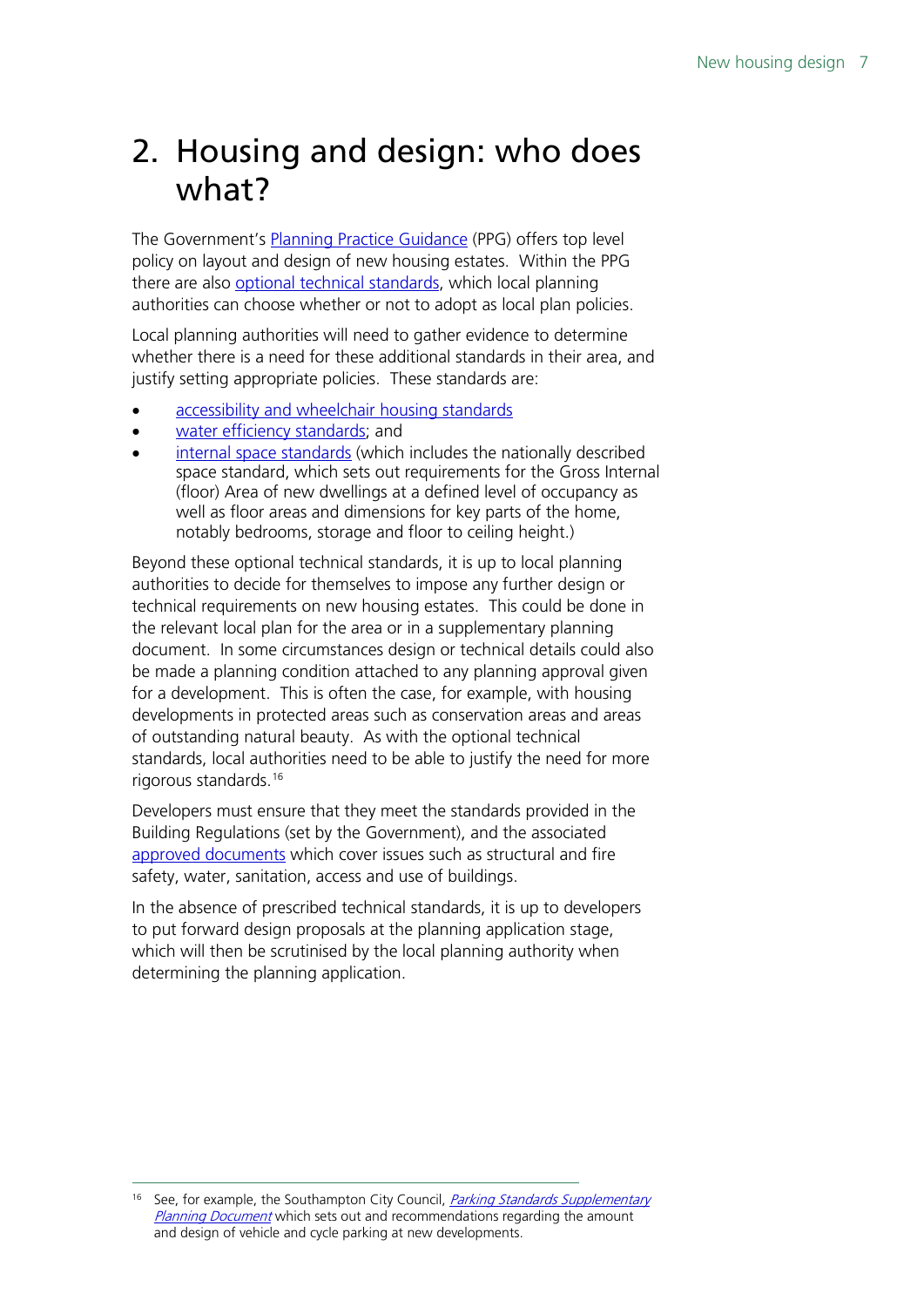# <span id="page-7-0"></span>3. Planning: how can the public have a say?

## **House of Commons Library briefings**

- Briefings on various matters to do with planning are available on the topic page for [housing and planning.](http://researchbriefings.parliament.uk/?ContentType=&Topic=Housing+and+planning&SubTopic=Planning&Year=&SortByAscending=false)
- The Commons Library briefing *[Planning for Housing](http://researchbriefings.intranet.parliament.uk/ResearchBriefing/Summary/SN03741)* offers detailed analysis.<sup>17</sup>
- The Commons Library briefing *[Planning reform in the housing white paper](http://researchbriefings.parliament.uk/ResearchBriefing/Summary/CBP-7896)* examines the further changes announced in February 2017.[18](#page-7-3)
- The [Commons Library Help Hub](https://hopuk.sharepoint.com/sites/dis-helphub/Pages/A-Z-listing-page.aspx) offers short quides to many of the issues that constituents most frequently raise with Members. There's also a guide to using the Help [Hub and the Commons Library.](https://hopuk.sharepoint.com/sites/dis-helphub/Pages/Using-the-Library.aspx)
- One card on the Help Hub sets out some [FAQs about planning in England.](https://hopuk.sharepoint.com/sites/dis-helphub/Pages/Planning-in-England-Frequently-Asked-Questions.aspx) A link from that page goes to the page on [influencing the planning process.](https://hopuk.sharepoint.com/sites/dis-helphub/Pages/Influencing-the-planning-process.aspx) This covers (amongst other things) making representations at a planning appeal, requesting call-in by the Secretary of State and the role of the MP.

## <span id="page-7-1"></span>3.1 How does the planning system in England work?

In England, the planning system is "plan-led", this means that national and local planning policy is set out in formal development plans (a term which can include "local plans", "core strategies" and "neighbourhood plans").

Local plans will cover the whole local planning authority area, whereas neighbourhood plans will normally cover just a parish area.

The Government's planning policy is set out in the National Planning [Policy Framework](https://www.gov.uk/government/publications/national-planning-policy-framework--2) (NPPF), which is accompanied by online Planning [Practice Guidance](http://planningguidance.communities.gov.uk/blog/guidance/housing-and-economic-land-availability-assessment/stage-5-final-evidence-base/) and which provides further information about the NPPF's policies.

Local and neighbourhood plans should be in conformity with the NPPF. They describe at a local level what developments should and should not get planning permission, how land should be protected and should seek to ensure a balance between development and environmental protection in the public interest. If a local planning authority has a development plan, it will be available on its website, normally under a "planning policy" heading.

Decisions on individual planning applications are made on the basis of the policies in the NPPF and these development plans, unless there are other competing considerations that need to be taken into account. These are called "material considerations".

For further information see the Government's [Plain](https://www.gov.uk/government/uploads/system/uploads/attachment_data/file/391694/Plain_English_guide_to_the_planning_system.pdf)  [English Guide to the](https://www.gov.uk/government/uploads/system/uploads/attachment_data/file/391694/Plain_English_guide_to_the_planning_system.pdf)  [Planning System](https://www.gov.uk/government/uploads/system/uploads/attachment_data/file/391694/Plain_English_guide_to_the_planning_system.pdf) (March 2015)

<span id="page-7-2"></span> <sup>17</sup> CBP 03741, 14 June 2017

<span id="page-7-3"></span><sup>18</sup> CBP 7896, 8 February 2017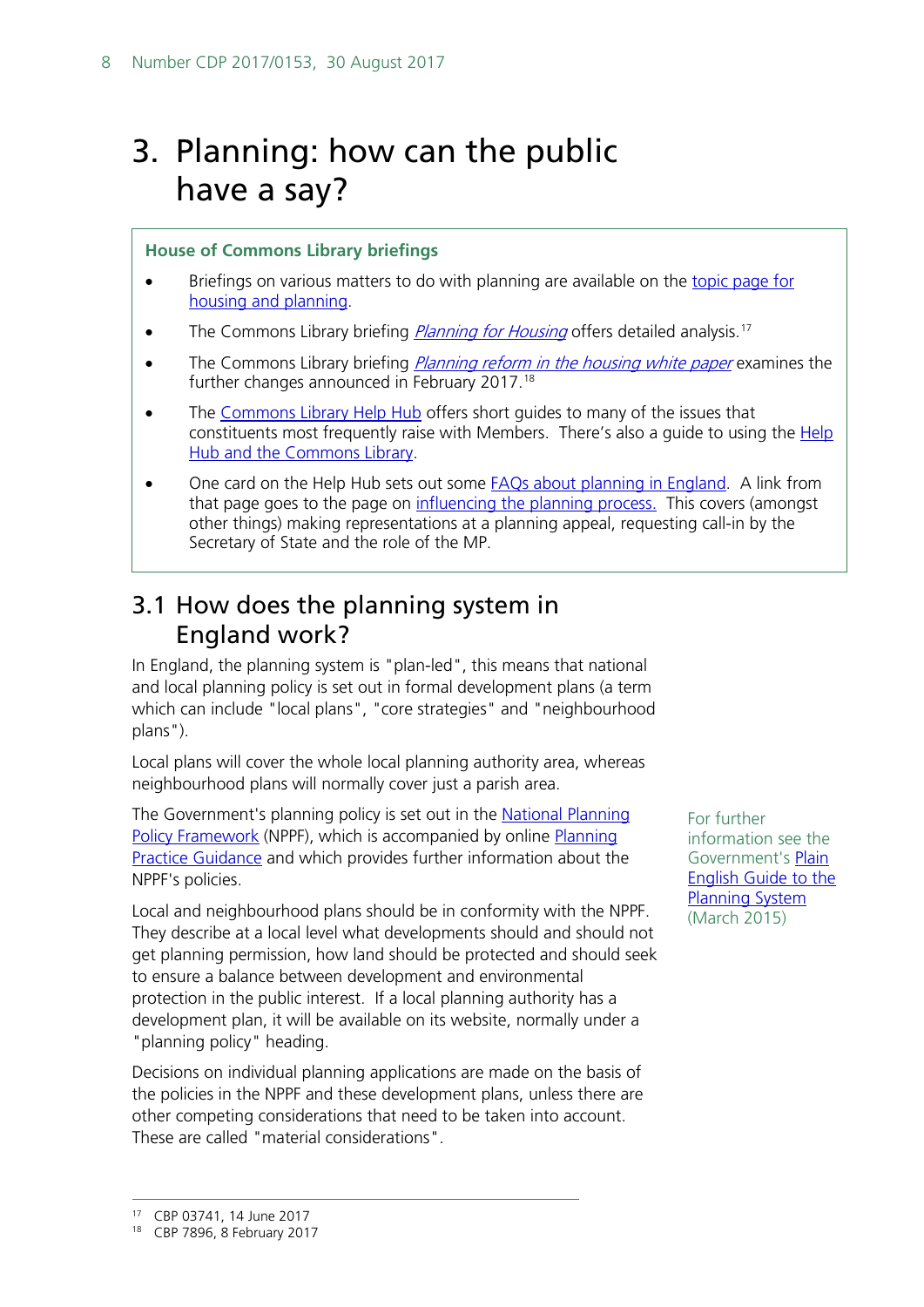# <span id="page-8-0"></span>3.2 The place of design in planning

The [National Planning Policy Framework](https://www.gov.uk/government/publications/national-planning-policy-framework--2) (NPPF) discusses the importance of good design and sets out (at some length) the Government's commitment to raising standards of design, saying that they can make places better for people:

56. The Government attaches great importance to the design of the built environment. Good design is a key aspect of sustainable development, is indivisible from good planning, and should contribute positively to making places better for people.

57. It is important to plan positively for the achievement of high quality and inclusive design for all development, including individual buildings, public and private spaces and wider area development schemes.<sup>[19](#page-8-1)</sup>

High quality and inclusive design (the NPPF continues) go beyond aesthetic considerations:

61. Although visual appearance and the architecture of individual buildings are very important factors, securing high quality and inclusive design goes beyond aesthetic considerations. Therefore, planning policies and decisions should address the connections between people and places and the integration of new development into the natural, built and historic environment.<sup>[20](#page-8-2)</sup>

Local planning authorities (LPAs) should (the NPPF says) spell out their expectations.<sup>21</sup> Local planning authorities might (the NPPF goes on) want to use design codes, but these should not be too prescriptive and local authorities should not attempt to impose particular architectural styles or stifle innovation:

59. Local planning authorities should consider using design codes where they could help deliver high quality outcomes. However, design policies should avoid unnecessary prescription or detail and should concentrate on guiding the overall scale, density, massing, height, landscape, layout, materials and access of new development in relation to neighbouring buildings and the local area more generally.

60. Planning policies and decisions should not attempt to impose architectural styles or particular tastes and they should not stifle innovation, originality or initiative through unsubstantiated requirements to conform to certain development forms or styles. It is, however, proper to seek to promote or reinforce local distinctiveness.<sup>[22](#page-8-4)</sup>

The planning process should (the NPPF continues) attach great weight to outstanding or innovative design, while poorly-designed developments should be refused:

64. Permission should be refused for development of poor design that fails to take the opportunities available for improving the character and quality of an area and the way it functions.<sup>[23](#page-8-5)</sup>

- <span id="page-8-4"></span><span id="page-8-3"></span><sup>22</sup> As above
- <span id="page-8-5"></span><sup>23</sup> As above

Guidance to local planning authorities is provided by the National Planning Policy Framework, with more detailed guidance in planning practice guidance.

<span id="page-8-2"></span><span id="page-8-1"></span><sup>&</sup>lt;sup>19</sup> DCLG, *National Planning [Policy Framework](https://www.gov.uk/government/uploads/system/uploads/attachment_data/file/6077/2116950.pdf#page=20)*, March 2012: pages 14-16

<sup>20</sup> As above

 $21$  As above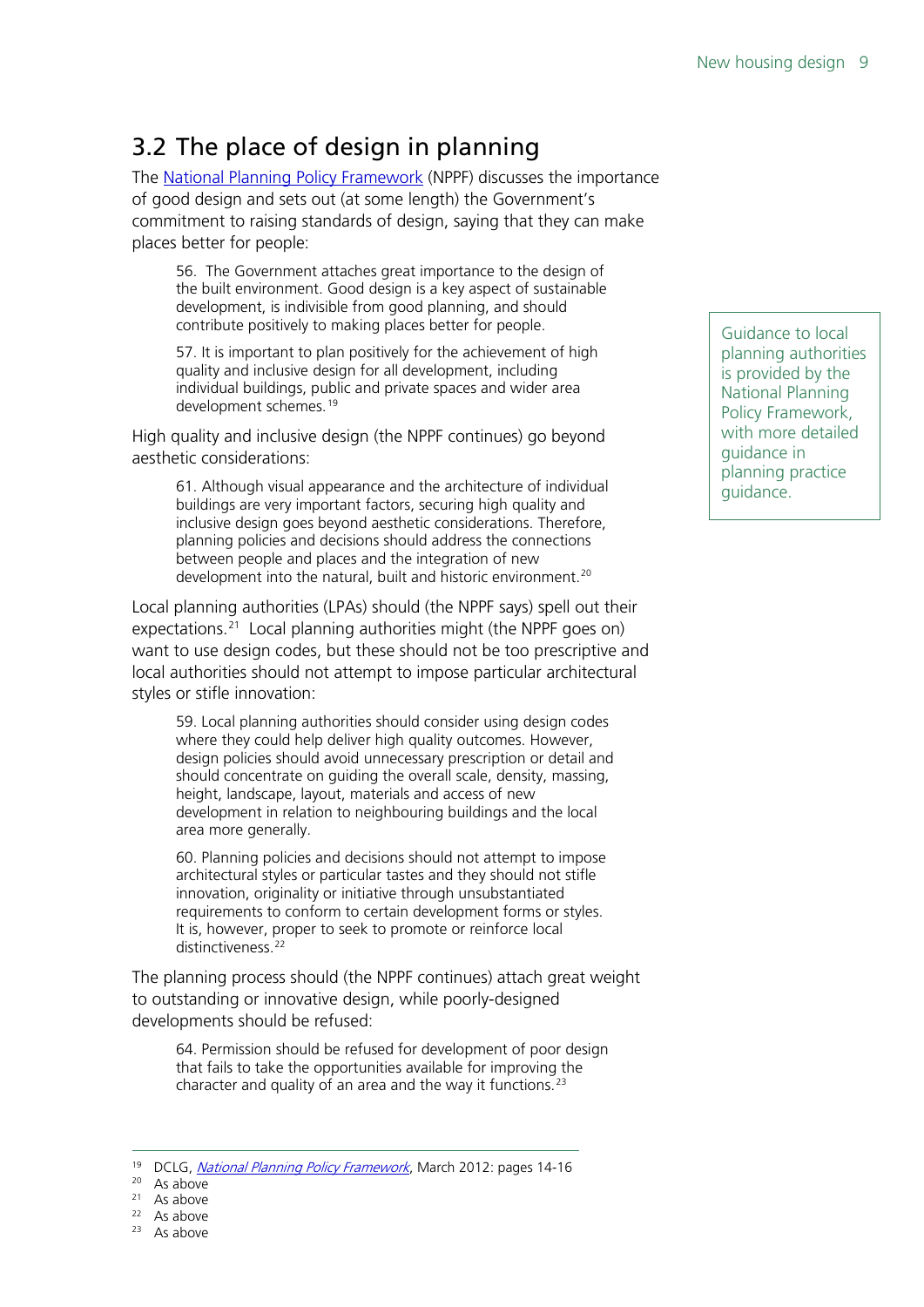The NPPF also sets out how the community should be involved, suggesting that proposals to which the community has contributed are more likely to be approved:

66. Applicants will be expected to work closely with those directly affected by their proposals to evolve designs that take account of the views of the community. Proposals that can demonstrate this in developing the design of the new development should be looked on more favourably.<sup>[24](#page-9-0)</sup>

The Department for Communities and Local Government's (DCLG) more detailed [planning practice guidance on design](https://www.gov.uk/guidance/design) also sets out why good design matters:

Good quality design is an integral part of sustainable development. The National Planning Policy Framework recognises that design quality matters and that planning should drive up standards across all forms of development. As a core planning principle, plan-makers and decision takers should always seek to secure high quality design.

Achieving good design is about creating places, buildings, or spaces that work well for everyone, look good, last well, and will adapt to the needs of future generations.

Good design responds in a practical and creative way to both the function and identity of a place. It puts land, water, drainage, energy, community, economic, infrastructure and other such resources to the best possible use – over the long as well as the short term.

Paragraph: 001 Reference ID: 26-001-20140306

Revision date: 06 03 2014[25](#page-9-1)

In the [planning white paper p](https://www.gov.uk/government/uploads/system/uploads/attachment_data/file/590463/Fixing_our_broken_housing_market_-_accessible_version.pdf)ublished in February 2017, DCLG said that it expected developers to focus on design and quality. [26](#page-9-2) DCLG also promised local communities a greater say, arguing that this would improve the quality and character of new development, and pledged support for custom-built homes, saying that these would offer people more design choice:

We will ensure they see the benefits of housing growth and have greater say over the design of local developments.

 $\left(\ldots\right)$ 

Giving communities a stronger voice in the design of new housing to drive up the quality and character of new development, building on the success of neighbourhood planning; and

 $\left(\ldots\right)$ 

Supporting custom-build homes with greater access to land and finance, giving more people more choice over the design of their home:  $2^7$ 

<span id="page-9-3"></span><sup>27</sup> As above

<sup>&</sup>lt;sup>24</sup> DCLG, *National Planning [Policy Framework](https://www.gov.uk/government/uploads/system/uploads/attachment_data/file/6077/2116950.pdf#page=20)*, March 2012: pages 14-16

<span id="page-9-1"></span><span id="page-9-0"></span><sup>&</sup>lt;sup>25</sup> DCLG, *Planning practice guidance: Design*, 6 March 2014 (with various updates)

<span id="page-9-2"></span><sup>&</sup>lt;sup>26</sup> DCLG, *[Fixing our broken housing market](https://www.gov.uk/government/uploads/system/uploads/attachment_data/file/590463/Fixing_our_broken_housing_market_-_accessible_version.pdf#page=17)*, February 2017: Executive Summary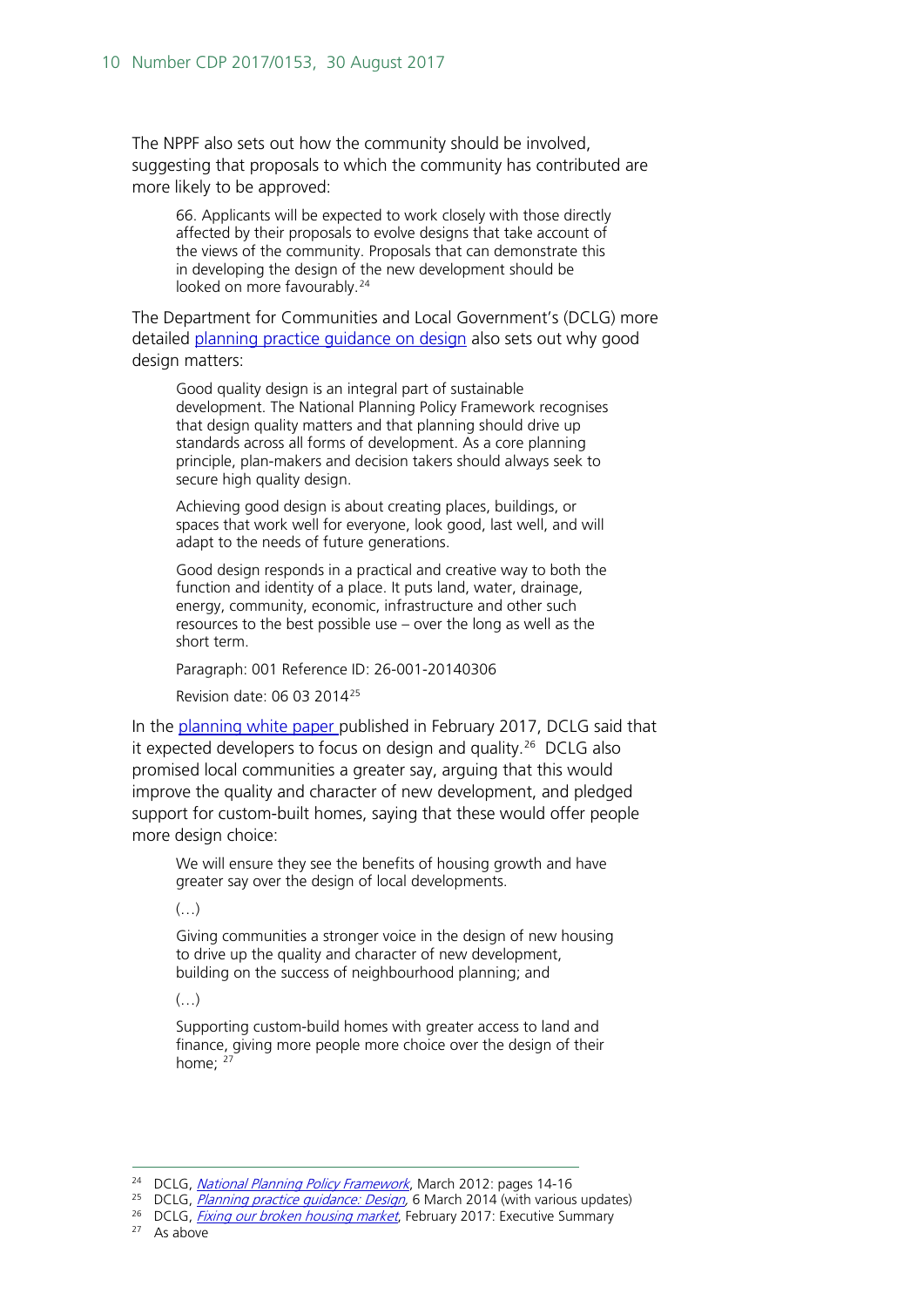## <span id="page-10-0"></span>3.3 How can local people have a say in the planning process?

As the Help Hub card on [influencing the planning process](https://hopuk.sharepoint.com/sites/dis-helphub/Pages/Influencing-the-planning-process.aspx) explains at more length, there are many opportunities for local people to get involved in the planning process at various different stages.

Essentially, these are:

- **Statement of Community Involvement (England):** Each local authority should publish a "statement of community involvement" on its own website, setting out the local authority's policies for involving the community in the preparation, alteration and review of planning policy documents and in deciding planning applications.
- **Neighbourhood planning powers (England):** Parish councils and groups of people from the community, called neighbourhood forums, have powers to formulate Neighbourhood Development Plans and Orders, which can guide and shape development in a particular area. These powers provide an opportunity for constituents to get involved at the stage where the neighbourhood plan is being prepared, at the stage where the plan is consulted on and by voting in the referendum which must be held before it can come into force.
- **Commenting on local plans and public consultations (England, Wales, Scotland and Northern Ireland):** Another way to have a say is to make representations on any public consultations on any development plan documents being made by the local authority for the area. This might include a local plan, a core strategy, or a combined area plan.
- **Commenting on a planning application (England, Wales, Scotland and Northern Ireland):** All planning applications should be publicised, but the publicity requirements vary depending on the type, scale and size of the proposed development. Publicity requirements set out how and when people can comment on a planning application. It is crucial to observe deadlines, which are often very strict.
- **Making representations at a planning appeal (England, Wales, Scotland and Northern Ireland):** Throughout the UK, if a local authority refuses a planning application the disappointed applicant then has the opportunity to make an appeal against this decision. There are no third party rights of appeal against development being granted permission or being refused. There may however, be further opportunity for people to make representations at the appeal stage.
- **Requesting call-in by the Secretary of State/ devolved Governments (England, Wales, Scotland and Northern Ireland):** The Secretary of State in England and devolved Governments in the other UK countries can "call in" a planning application so that it is the Government that takes the final decision, rather than the local planning authority.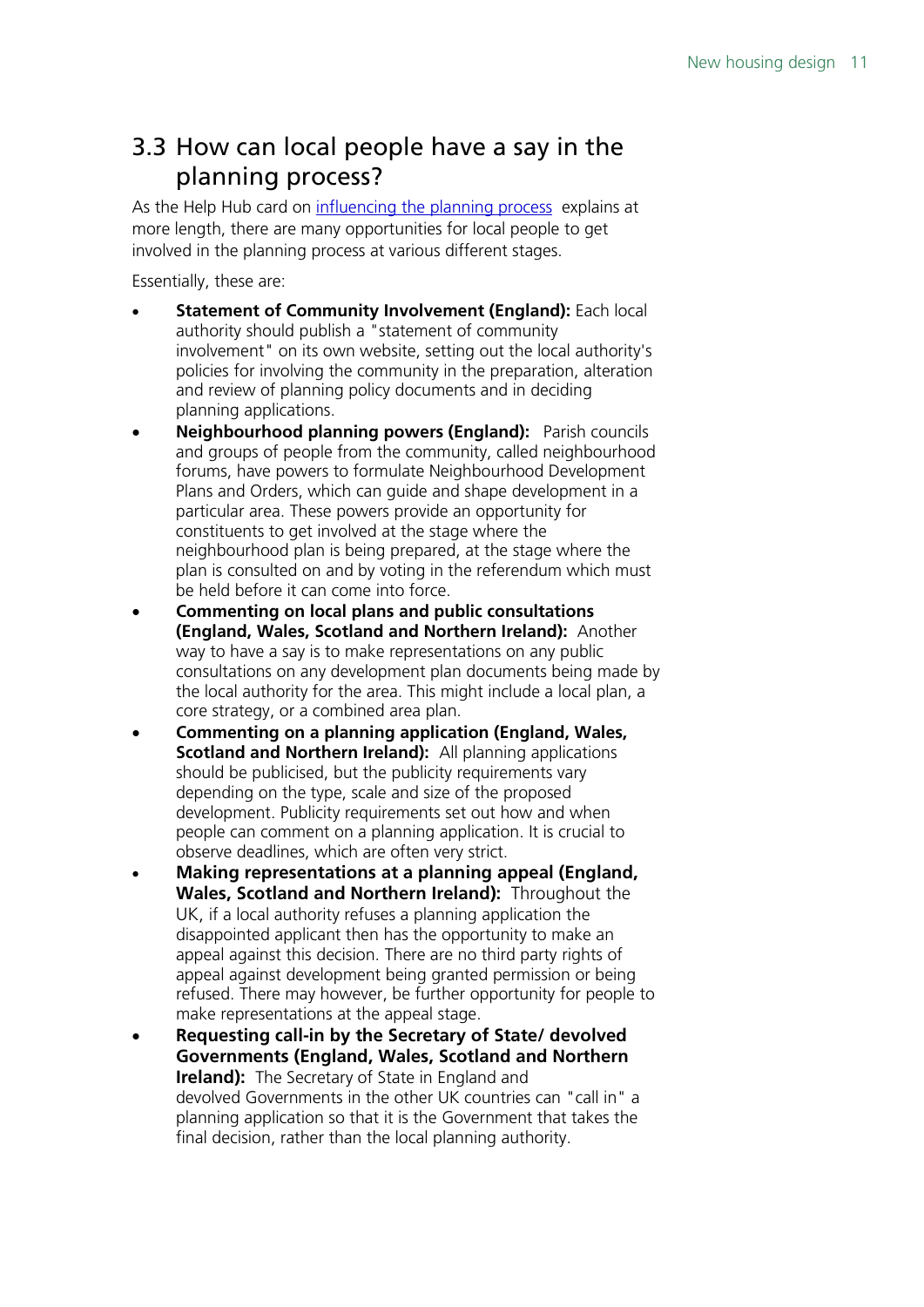# <span id="page-11-0"></span>4. News items

Building Design

## **Khan offers developers density boost in exchange for 'exemplary design'**

18 August 2017

[http://www.bdonline.co.uk/khan-offers-developers-density-boost-in](http://www.bdonline.co.uk/khan-offers-developers-density-boost-in-exchange-for-%E2%80%98exemplary-design%E2%80%99/5089236.article)[exchange-for-%E2%80%98exemplary](http://www.bdonline.co.uk/khan-offers-developers-density-boost-in-exchange-for-%E2%80%98exemplary-design%E2%80%99/5089236.article)[design%E2%80%99/5089236.article](http://www.bdonline.co.uk/khan-offers-developers-density-boost-in-exchange-for-%E2%80%98exemplary-design%E2%80%99/5089236.article)

The Planner

## **Report: Better planning and housing would see households £10k a year better off**

14 August 2017

[https://www.theplanner.co.uk/news/report-better-planning-and](https://www.theplanner.co.uk/news/report-better-planning-and-housing-would-see-households-%C2%A310k-a-year-better-off)[housing-would-see-households-%C2%A310k-a-year-better-off](https://www.theplanner.co.uk/news/report-better-planning-and-housing-would-see-households-%C2%A310k-a-year-better-off)

## Guardian

## **Why are Britain's new homes built so badly?**

We compare UK construction standards to those abroad – and talk to buyers deeply disillusioned by their experiences

Julia Kollewe 11 March 2017

[https://www.theguardian.com/money/2017/mar/11/why-are-britains](https://www.theguardian.com/money/2017/mar/11/why-are-britains-new-homes-built-so-badly)[new-homes-built-so-badly](https://www.theguardian.com/money/2017/mar/11/why-are-britains-new-homes-built-so-badly)

Guardian

## **The quiet revolution in British housing**

Architects are fighting back. After their cause was hampered by the illconceived high-rises of the 60s and 70s, followed by the dire 'traditional' building of the Thatcher era, imaginative and sustainable housing is in the ascendant

Rowan Moore 16 August 2016

[https://www.theguardian.com/artanddesign/2015/aug/16/quiet](https://www.theguardian.com/artanddesign/2015/aug/16/quiet-revolution-in-british-housing-architecture)[revolution-in-british-housing-architecture](https://www.theguardian.com/artanddesign/2015/aug/16/quiet-revolution-in-british-housing-architecture)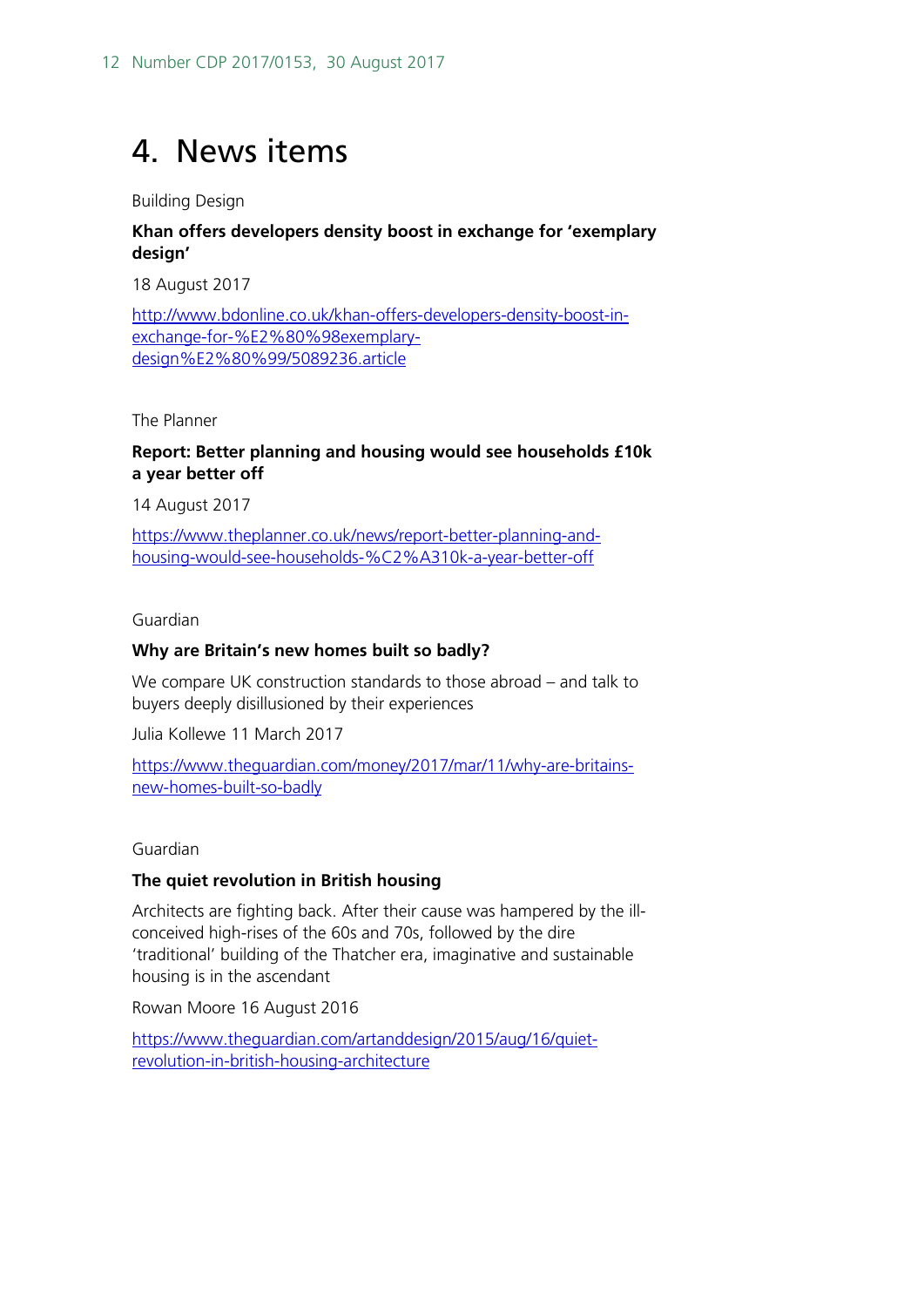# <span id="page-12-0"></span>5. Press releases

#### **Royal Institute of British Architects**

#### **RIBA responds to Housing White Paper**

#### **7 February 2017**

The Royal Institute of British Architects (RIBA) has responded to the UK Government's Housing White Paper published today (7 February 2017).

Speaking today, RIBA President Elect Ben Derbyshire said:

I welcome the recognition given to good design and many of the practical and realistic commitments set out by the government in today's Housing White Paper. I'm pleased to see more focus on rented housing and that regional and local government are given more prominence, although the government has chosen not to give local authorities additional borrowing capacity, which would have allowed them to borrow to build.

Whilst I commend the Government for requiring increased openness from developers, it's disappointing that they have not taken more ambitious action to increase transparency in the housing market. The lack of public viability assessments is a notable gap, leaving a situation where decisions on obligations to build schools and GP surgeries or provide affordable and social housing are taken behind closed doors.

For at least three decades, governments of all parties have failed to make the big decisions needed to properly tackle the housing crisis. This government must make the necessary step-change and recognise in actions, as well as words, the importance of welldesigned homes for garnering community support and ensuring the houses we build today are affordable, sustainable and suitable for future generations.

## On support for the promotion of good design

I am pleased that the Government has recognised the value of good design in winning local support for new developments. The proposed use of area-wide design codes is a proposal the RIBA has long supported. Areas which have already developed and adopted design codes are amongst the most successful at building new homes. We hope that more parts of the country will take up this mechanism and work with architects, planners and other experts to draw up proposals which reflect local priorities.

#### On proposals to require local authorities to release more land for housing

We know that a significant proportion of local authorities currently don't meet the requirement to identify a five year housing land supply and that this is often due to concerns about local opposition. Simply introducing a new requirement won't necessarily lead to homes being built unless we can win the battle for hearts and minds with existing local residents. Good design is going to be crucial to this.

#### On proposals to tackle land banking

The shortage of developable sites available to buy for new entrants to the markets remains one of the biggest barriers to development. It hits small developers particularly hard and is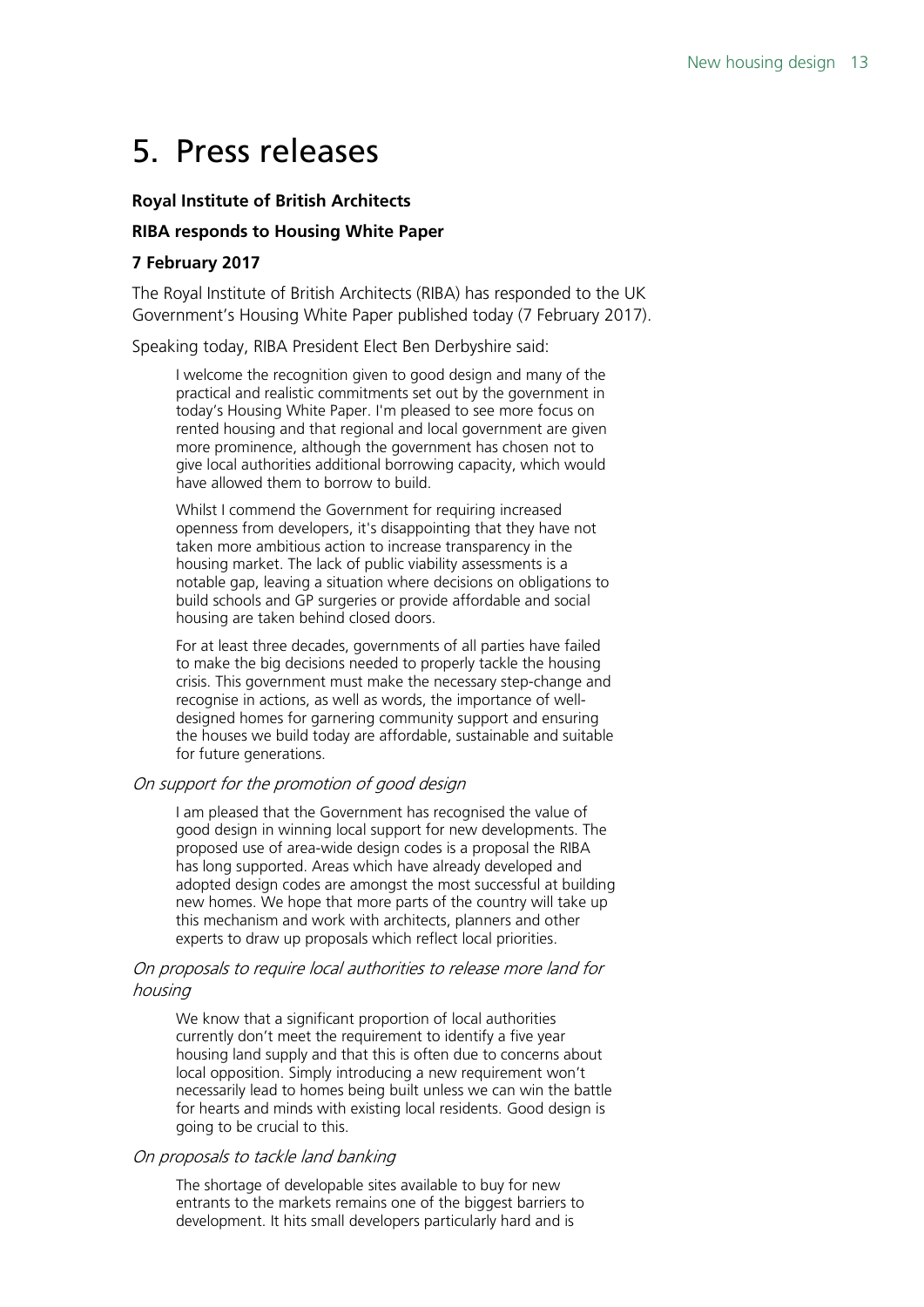pushing the price of land up to stratospheric levels. If the government finds evidence that developers are deliberately stockpiling land or delaying build out rates then we hope this will be taken seriously.

#### On proposals to promote building at higher densities

Building at higher densities around transport hubs is already happening and represents a common sense approach to development. Given the drawbacks that being next to transport infrastructure can bring, it's vital that new homes in these areas are well designed. The use of design review should be mandated.

#### On the announcement of further protection for the green belt

The RIBA is strongly supportive of a focus on developing brownfield land. However, in many areas we need to recognise that such land is in very short supply. In light of the overwhelming interest, it is a shame that the Government hasn't taken the opportunity to look at the future role of the green belt in more detail. The ability of local councils to open up land for development in exceptional circumstances is welcome, however we need to look at what can be done to promote a more longterm approach to the use of land which sees closer links between new infrastructure and housing projects.

#### On the proposal to review the Nationally Described Space Standard

The space standard, which has only been in force since October 2015, was introduced following years of work and analysis by those across the housing sector, against a backdrop of public concern that many new-build homes were too small. Over 80% of those asked agreed that a national space standard was needed.

Where the standard has been implemented, we have seen the trend for smaller homes reverse, bedrooms increase to usable size and greatly improved storage provision. Removing or weakening the standard at this time would disrupt the industry as a whole, including the housebuilders who have spent a great deal of time gearing up for it, and the local authorities who have been through costly Local Plan revisions to implement it.

While I understand that the Government wants to help those struggling to get on the housing ladder, we have seen a number examples already of some developers proposing tiny two-person homes of less than 15 square metres in converted office buildings. This cannot be a long-term solution to the housing crisis.

Balancing affordability, quality design and adequate space is vital to fixing the housing crisis. A race to the bottom will not help achieve this and must be avoided. We look forward to contributing to the review.

## **National House Builders' Federation**

#### **Families living in new homes slash fuel bills by half**

#### **15 November 2016**

A new home built to the latest building regulations can cost half as much to heat as a Victorian house of the same size, according to a new report by the NHBC Foundation.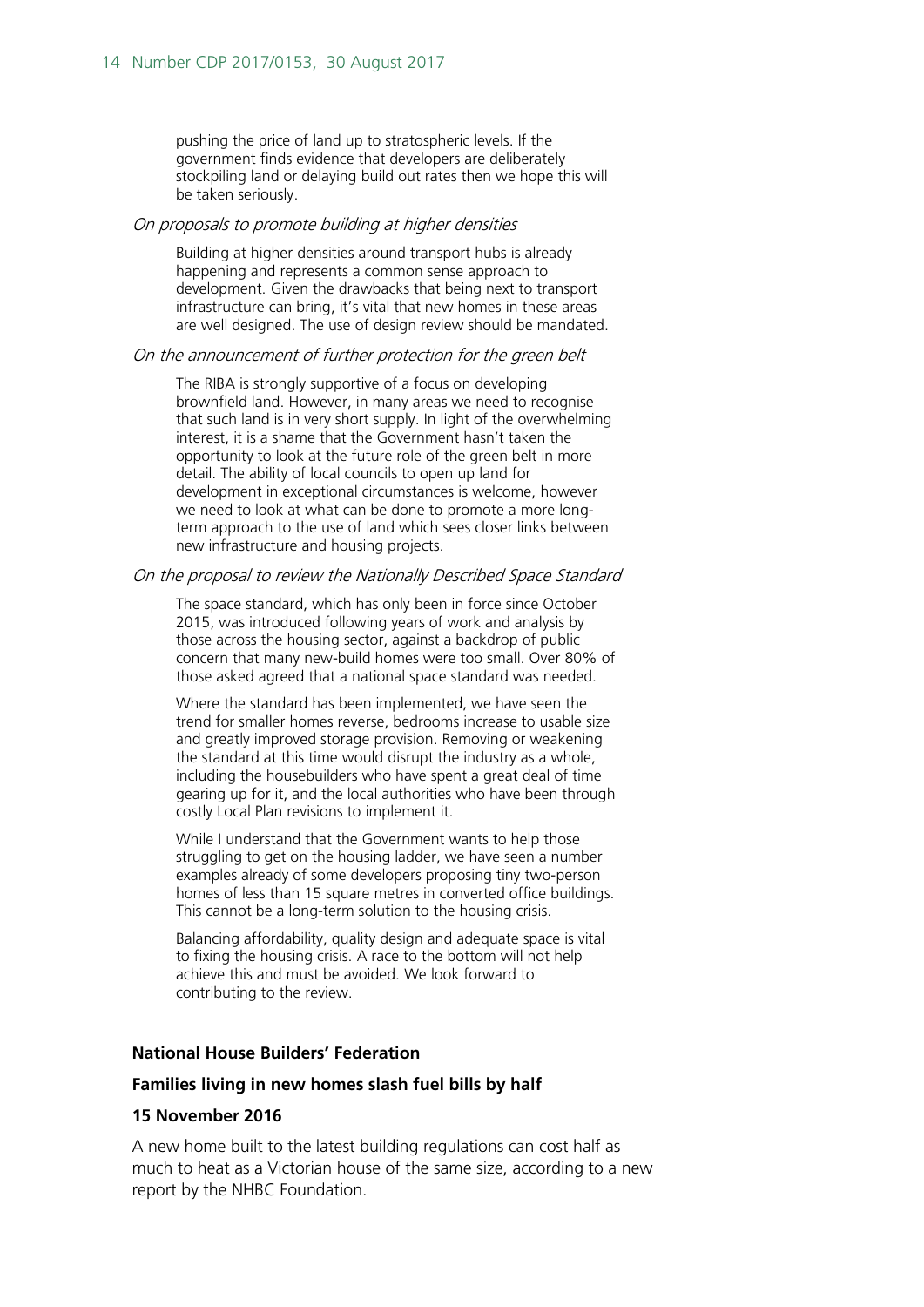The advantages of new homes is based on a survey of 2,000 people who had recently moved into a new home and were asked what they considered the advantages of new homes to be. Many pointed to the energy efficiency benefits of new homes - the better standards of insulation enhanced draught-proofing and improved 'airtightness' that help to lower household annual energy bills, and improve levels of comfort.

The report shows that energy bills are expected to be around £440 lower in a modern one-bedroom ground floor flat, compared to its Victorian equivalent. And for a new build four-bedroom detached house, bills are estimated at £1,050 - saving £1,400 compared to those of a 19th century house.

Homeowners of newer properties were also drawn to the idea of buying a 'blank-canvas' ready to be personalised, free from the nasty surprises of previous owners' DIY. They also commented positively on the contemporary, flexible layouts and modern facilities of new homes such as new kitchens, bathrooms and appliances, covered by manufacturers' warranties.

The report outlines the safety advantages of new homes raised by some respondents - such as mains-powered smoke alarms, interlinked throughout the home, which are standard, and the benefits of safety glazing, safer stairs and the additional security features. But the advantages of new homes extend beyond the front door and many of the new homeowners surveyed considered that moving to a new development of like-minded people was also an attraction, allowing the opportunity to make new friends and neighbours in a new community.

Neil Smith, Head of Research & Innovation at NHBC, said:

It is pleasing that homeowners are able to identify the many benefits of new homes, ranging from the obvious advantages of a 'blank canvas' with everything being new, through to the muchimproved energy efficiency standards, which lead to greatlyreduced fuel bills, compared with those of older homes.

Maybe less obvious are the more solid foundations on which new homes are built, which are designed to suit local ground conditions, as well as the safety advantages of modern wiring and mains-powered smoke alarms, interlinked throughout the home.

This report is a useful reminder of the benefits of buying a new home, designed and built in accordance with up-to-date standards. What's more, an important advantage frequently raised in the survey is the peace of mind provided by NHBC's warranty and insurance protection under Buildmark, from exchange of contracts through to a maximum of 10 years after completion.

Visit the Foundation website and download the article by clicking [here.](https://www.nhbcfoundation.org/publication/the-advantages-of-new-homes/)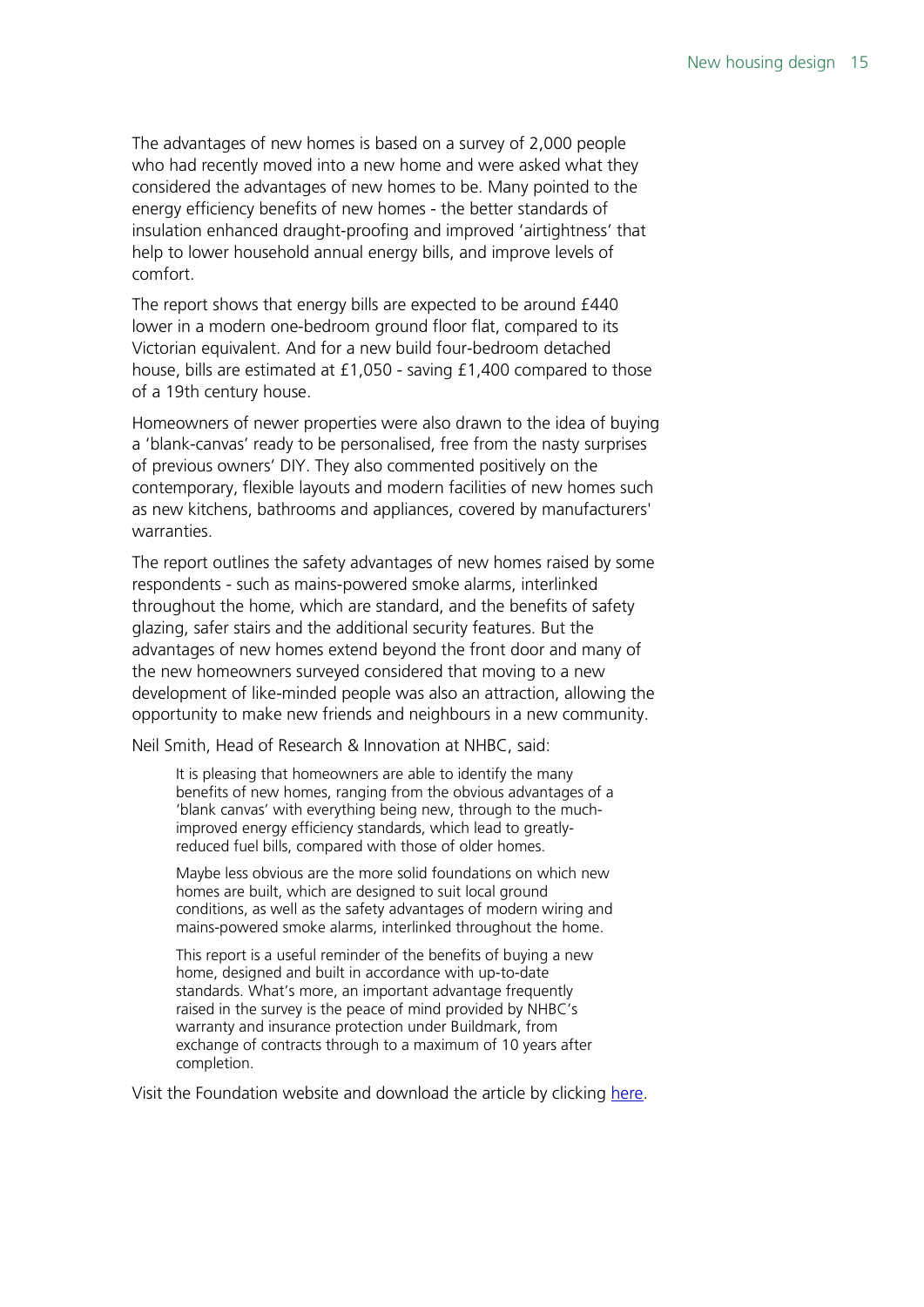# <span id="page-15-0"></span>6. Parliamentary material

## <span id="page-15-1"></span>Statements and Debates

**Westminster Hall Debate: [New Towns](http://hansard.parliament.uk/commons/2017-07-12/debates/17071239000001/NewTowns) HC Deb 12 July 2017 | Vol 627 cc120WH-**

**Statement: [Housing White Paper](http://hansard.parliament.uk/commons/2017-02-07/debates/DF682A35-5720-4F52-B6DC-C862EFDED0D8/HousingWhitePaper) HC Deb 7 February 2017 | Vol 621 cc229-**

**Lords Debate: [National Policy for the Built Environment](http://hansard.parliament.uk/Lords/2017-01-24/debates/6FEFB89B-8B7B-403D-B886-2BAE5C5C9636/NationalPolicyForTheBuiltEnvironment)**

**HL Deb 24 January 2017 | Vol 778 cc97-**

**[on HL Select Committee on National Policy for the Built Environment** *[Building Better Places](https://publications.parliament.uk/pa/ld201516/ldselect/ldbuilt/100/100.pdf)***, HL100 2015-16]**

**Lords Debate: [Housing](http://hansard.parliament.uk/Lords/2016-10-11/debates/F79F3871-D338-48CE-8CFC-97A01B053164/Housing) 11 October 2016 | HL Deb Vol 774**

## <span id="page-15-2"></span>**POs [Housing](http://www.parliament.uk/written-questions-answers-statements/written-question/lords/2017-06-22/HL144)**

## **Asked by: Lord Patten**

Her Majesty's Government what is their assessment of the need for high quality, high density housing in England and Wales.

## **Answering member: Lord Bourne of Aberystwyth** | **Department: Department for Communities and Local Government**

The White Paper, Fixing our Broken Housing Market, sets out the case for lasting reform that will deliver more homes. This includes the need for new housing to be well designed and make good use of land. Responses to the White Paper are being assessed. Housing in Wales is a matter for the Welsh Assembly.

## **HL Deb 03 July 2017 | PQ HL144**

## [Housing: Construction](http://www.parliament.uk/written-questions-answers-statements/written-question/lords/2017-03-13/HL6032)

## **Asked by: Lord Judd**

To ask Her Majesty's Government what assessment they have made of how all new housing, including low cost housing, can have trees, space and gardens in its immediate environment; and what action they are taking in this regard.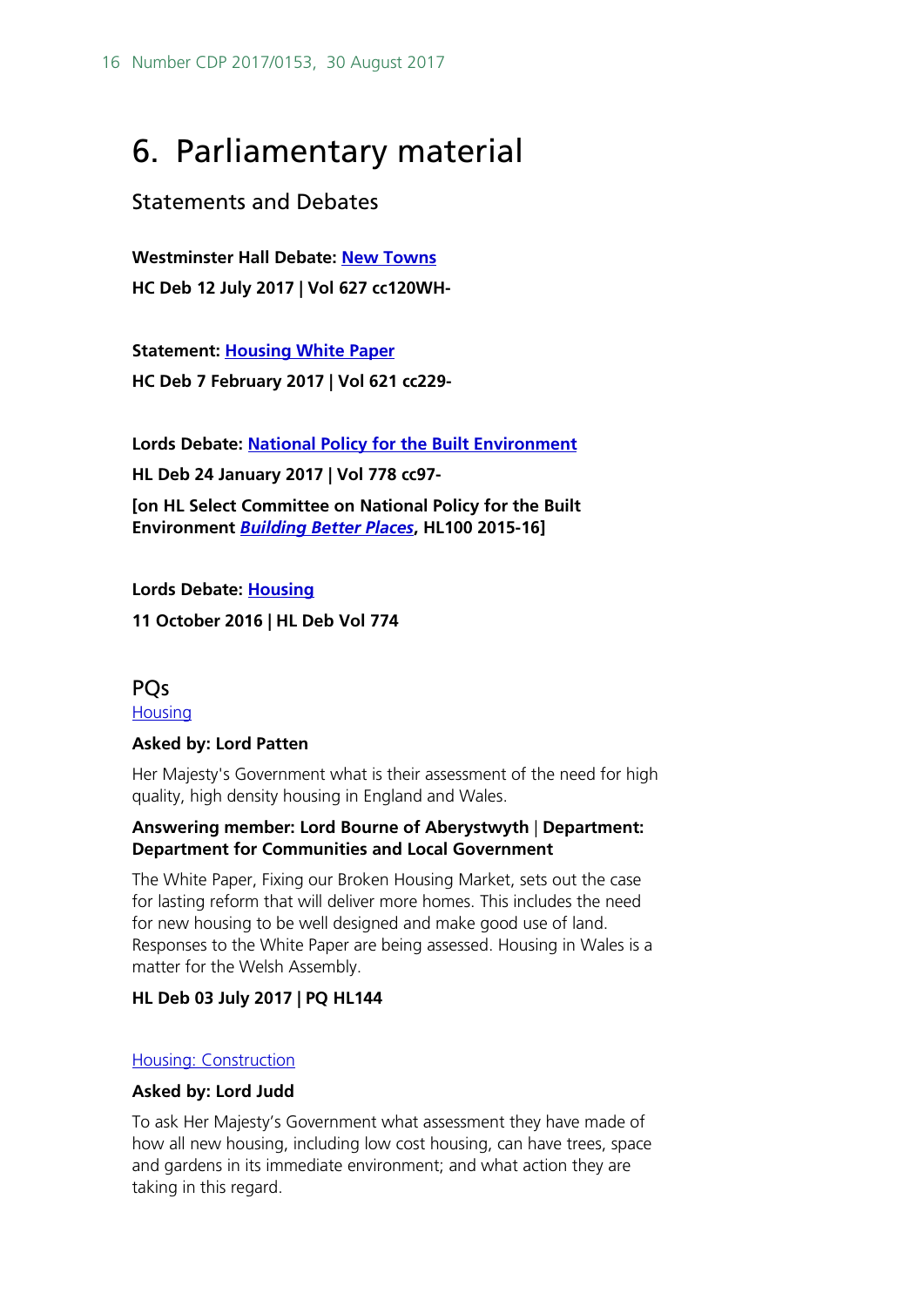## **Answering member: Lord Bourne of Aberystwyth | Department: Department for Communities and Local Government**

The National Planning Policy Framework recognises the importance of access to high quality open spaces. It explains that local planning policies should be based on robust and up-to-date assessments of the needs for open space, sports and recreation facilities and opportunities for new provision.

The Framework also encourages local communities, through local and neighbourhood plans, to identify green areas of particular importance to them for special protection by designating them as Local Green Space.

The Framework is clear that local authorities should set out a strategic approach in their Local Plans, planning positively for the creation, protection, enhancement and management of networks of biodiversity and green infrastructure

In addition, when granting planning permission local planning authorities have a duty to ensure, whenever appropriate, that planning conditions are used to provide for tree preservation and planting.

## **HL Deb 21 March 2017 | PQ HL6032**

## [Housing: Construction](http://www.parliament.uk/written-questions-answers-statements/written-question/commons/2016-12-20/58654)

## **Asked by: Parish, Neil**

To ask the Secretary of State for Communities and Local Government, what steps his Department is taking to support the creation of traditional, street-based, high-density designs in new housing developments.

## **Answering member: Gavin Barwell | Department: Department for Communities and Local Government**

The Government is very clear that good design is a key aspect of sustainable development, is indivisible from good planning, and should contribute positively to making places better for people. We want to see new developments that function well and add to the overall quality of the area, that establish a strong sense of place by using streetscapes and buildings to create attractive and comfortable places to live, work and visit. Our planning guidance reinforces this strong focus on design, and provides advice on tools for delivery - including design codes. However, it is for local authorities and their communities, through their Local Plans and Neighbourhood plans, to set out the quality of design that they wish to see in their area.

## **HC Deb 11 January 2017 | PQ 58654**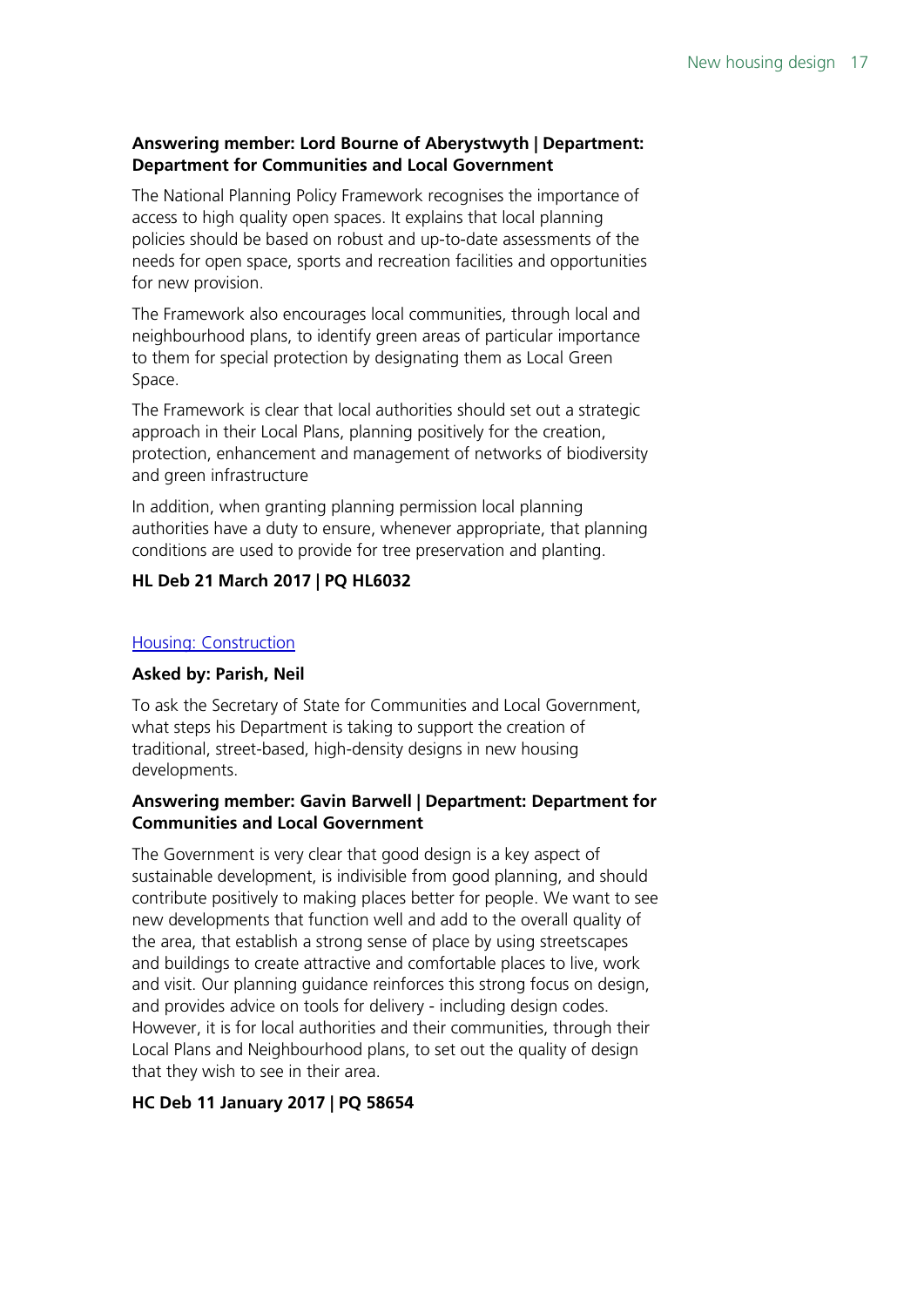## [Housing: Construction](http://www.parliament.uk/written-questions-answers-statements/written-question/commons/2016-11-22/907516)

#### **Asked by: Parish, Neil**

To ask the Secretary of State for Communities and Local Government, what steps he is taking to support the role of local communities in the design of new housing developments.

## **Answering member: Gavin Barwell | Department: Department for Communities and Local Government**

We have introduced reforms to enable local communities to produce statutory Neighbourhood Plans. These Plans empower communities to shape the areas in which they live and future developments.

## **HC Deb 28 November 2016 | PQ 907516**

## [Housing: Construction](http://www.parliament.uk/written-questions-answers-statements/written-question/lords/2016-10-18/HL2418)

## **Asked by: Lord Patten**

To ask Her Majesty's Government what is their assessment of the importance of landscape quality when new housing is built on greenfield sites.

## **Answering member: Lord Bourne of Aberystwyth |Department: Department for Communities and Local Government**

The Government is very clear that good design is a key aspect of sustainable development, is indivisible from good planning, and should contribute positively to making places better for people. It wants to see new developments that function well and add to the overall quality of the area, that establish a strong sense of place by using streetscapes and buildings to create attractive and comfortable places to live, work and visit.

The National Planning Policy Framework makes clear that planning policies and decisions should take account of the different roles and character of different areas and recognise the intrinsic character and beauty of the countryside.

## **HL Deb 01 November 2016 | PQ HL2418**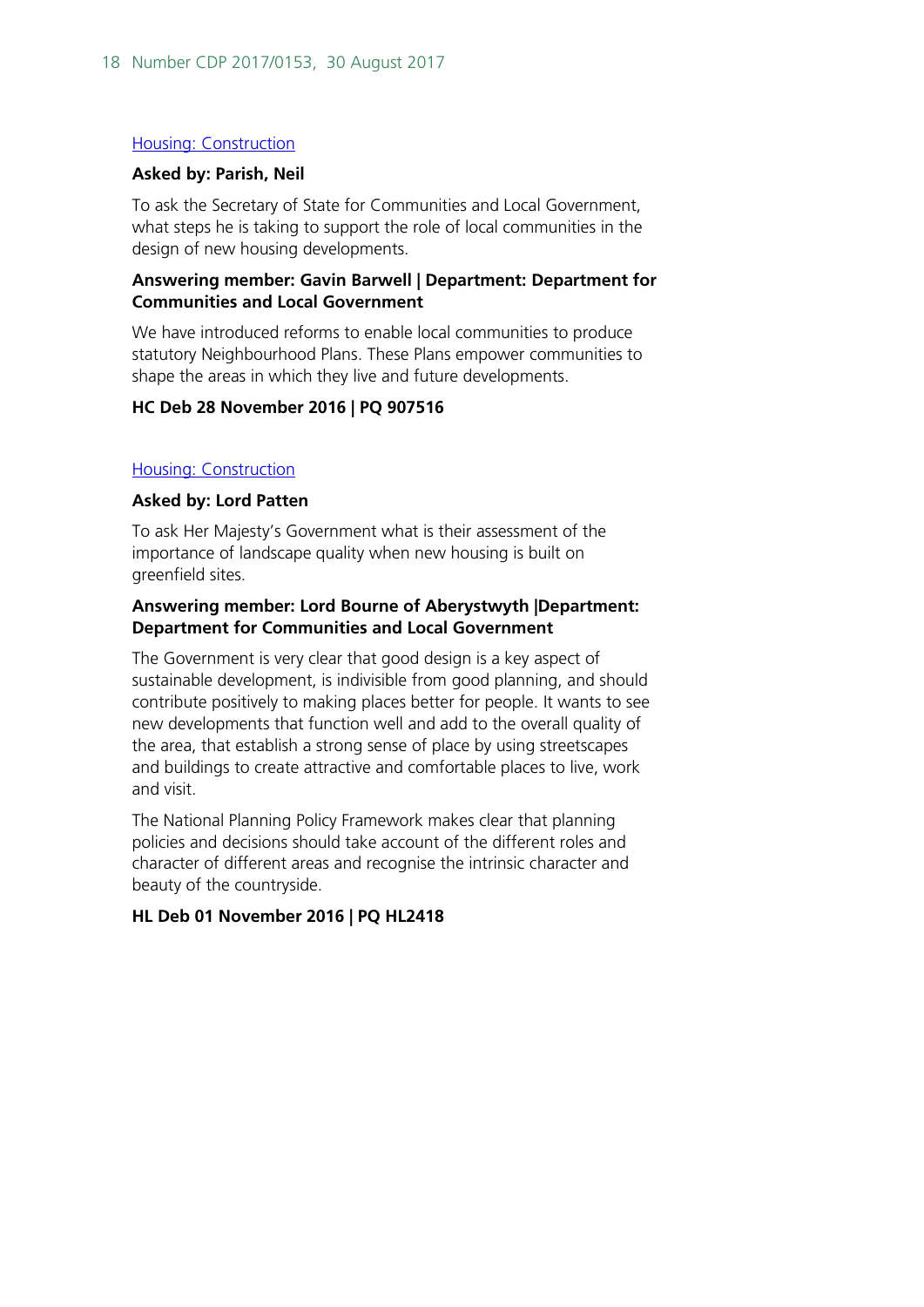# <span id="page-18-0"></span>7. Useful links and further reading

DCLG Technical housing standards – nationally described space standard March 2015

[https://www.gov.uk/government/publications/technical-housing](https://www.gov.uk/government/publications/technical-housing-standards-nationally-described-space-standard)[standards-nationally-described-space-standard](https://www.gov.uk/government/publications/technical-housing-standards-nationally-described-space-standard)

DCLG Housing: optional technical standards March 2015 <https://www.gov.uk/guidance/housing-optional-technical-standards>

Royal Institute of British Architects Space Standards for Homes 2015

[https://www.google.co.uk/url?sa=t&rct=j&q=&esrc=s&source=web&cd=](https://www.google.co.uk/url?sa=t&rct=j&q=&esrc=s&source=web&cd=4&ved=0ahUKEwjfj-Tm5u3VAhVMY1AKHWB-BBMQFgg5MAM&url=https%3A%2F%2Fwww.architecture.com%2F-%2Fmedia%2Fgathercontent%2Fspace-standards-for-homes%2Fadditional-documents%2Fhomewisereport2015pdf.pdf&usg=AFQjCNEPPDtj32MnqaF3L_tKF8UjikenFA) [4&ved=0ahUKEwjfj-Tm5u3VAhVMY1AKHWB-](https://www.google.co.uk/url?sa=t&rct=j&q=&esrc=s&source=web&cd=4&ved=0ahUKEwjfj-Tm5u3VAhVMY1AKHWB-BBMQFgg5MAM&url=https%3A%2F%2Fwww.architecture.com%2F-%2Fmedia%2Fgathercontent%2Fspace-standards-for-homes%2Fadditional-documents%2Fhomewisereport2015pdf.pdf&usg=AFQjCNEPPDtj32MnqaF3L_tKF8UjikenFA)[BBMQFgg5MAM&url=https%3A%2F%2Fwww.architecture.com%2F-](https://www.google.co.uk/url?sa=t&rct=j&q=&esrc=s&source=web&cd=4&ved=0ahUKEwjfj-Tm5u3VAhVMY1AKHWB-BBMQFgg5MAM&url=https%3A%2F%2Fwww.architecture.com%2F-%2Fmedia%2Fgathercontent%2Fspace-standards-for-homes%2Fadditional-documents%2Fhomewisereport2015pdf.pdf&usg=AFQjCNEPPDtj32MnqaF3L_tKF8UjikenFA) [%2Fmedia%2Fgathercontent%2Fspace-standards-for](https://www.google.co.uk/url?sa=t&rct=j&q=&esrc=s&source=web&cd=4&ved=0ahUKEwjfj-Tm5u3VAhVMY1AKHWB-BBMQFgg5MAM&url=https%3A%2F%2Fwww.architecture.com%2F-%2Fmedia%2Fgathercontent%2Fspace-standards-for-homes%2Fadditional-documents%2Fhomewisereport2015pdf.pdf&usg=AFQjCNEPPDtj32MnqaF3L_tKF8UjikenFA)[homes%2Fadditional](https://www.google.co.uk/url?sa=t&rct=j&q=&esrc=s&source=web&cd=4&ved=0ahUKEwjfj-Tm5u3VAhVMY1AKHWB-BBMQFgg5MAM&url=https%3A%2F%2Fwww.architecture.com%2F-%2Fmedia%2Fgathercontent%2Fspace-standards-for-homes%2Fadditional-documents%2Fhomewisereport2015pdf.pdf&usg=AFQjCNEPPDtj32MnqaF3L_tKF8UjikenFA)[documents%2Fhomewisereport2015pdf.pdf&usg=AFQjCNEPPDtj32Mn](https://www.google.co.uk/url?sa=t&rct=j&q=&esrc=s&source=web&cd=4&ved=0ahUKEwjfj-Tm5u3VAhVMY1AKHWB-BBMQFgg5MAM&url=https%3A%2F%2Fwww.architecture.com%2F-%2Fmedia%2Fgathercontent%2Fspace-standards-for-homes%2Fadditional-documents%2Fhomewisereport2015pdf.pdf&usg=AFQjCNEPPDtj32MnqaF3L_tKF8UjikenFA) [qaF3L\\_tKF8UjikenFA](https://www.google.co.uk/url?sa=t&rct=j&q=&esrc=s&source=web&cd=4&ved=0ahUKEwjfj-Tm5u3VAhVMY1AKHWB-BBMQFgg5MAM&url=https%3A%2F%2Fwww.architecture.com%2F-%2Fmedia%2Fgathercontent%2Fspace-standards-for-homes%2Fadditional-documents%2Fhomewisereport2015pdf.pdf&usg=AFQjCNEPPDtj32MnqaF3L_tKF8UjikenFA)

CABE, the Commission for Architecture and the Built Environment Improving the design of new housing: What role for standards? 2010

[http://www.designcouncil.org.uk/sites/default/files/asset/document/impr](http://www.designcouncil.org.uk/sites/default/files/asset/document/improving-the-design-of-new-housing.pdf) [oving-the-design-of-new-housing.pdf](http://www.designcouncil.org.uk/sites/default/files/asset/document/improving-the-design-of-new-housing.pdf)